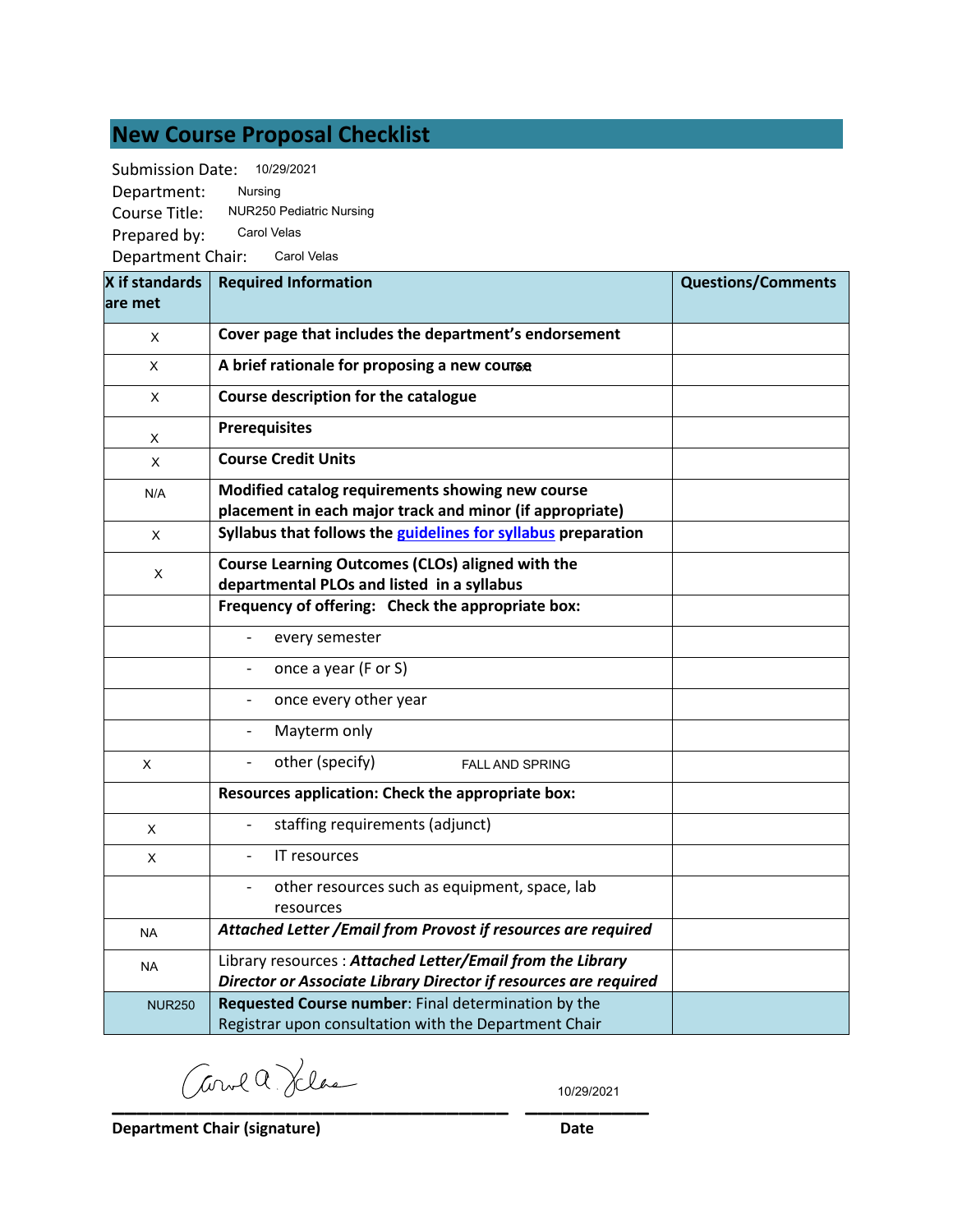# WESTMONT



To: Academic Senate From: Department of Nursing-ABSN Program Subject: Proposal for new course Date: October 28, 2021

The Accelerated Bachelor of Science in Nursing program is a new program at Westmont College. This is a second bachelor degree program with an accelerated prelicensure nursing curriculum. The program is 4 semesters of 16 weeks each. Nursing courses include concurrent theory and clinical courses.

## **New course**

NUR250 Pediatric Nursing is a 5-unit course with 3 units of theory and 2 unit of clinical (90hrs) placed in the second semester. This course builds upon prior knowledge of the nursing process, nurse practice act, and the theory of compassionate care.

We are proposing this course so students will have the knowledge and experience as they continue to refine the cognition for critical thinking and clinical judgement when caring for the pediatric population with a variety of childhood diseases and conditions as well as pediatric patients with chronic conditions. The clinical setting for this course will be at Santa Barbara Cottage Hospital in the pediatric and pediatric intensive care units as well as the Grotenhuis Pediatric Specialty Units.

The attached syllabus enumerates the Course Learning Outcomes including mapping to the Program Learning Outcomes. Assessment Technology Institute, our supplemental instruction is integrated throughout the curriculum with notations for your understanding.

The course will be offered two times per year in varying semesters as the two cohorts of nursing students enroll. Because this is a new course and a new program it will require new staff and IT resources.

This course is part of the required curriculum for the Bachelor of Science in Nursing Program. The sequence of this course in the curriculum is permanent in the second semester.

## **Westmont catalog course description**

Wholistic care of the pediatric patient through the stages of growth and development and along the illness to wellness continuum is the focus of NUR250. The role of the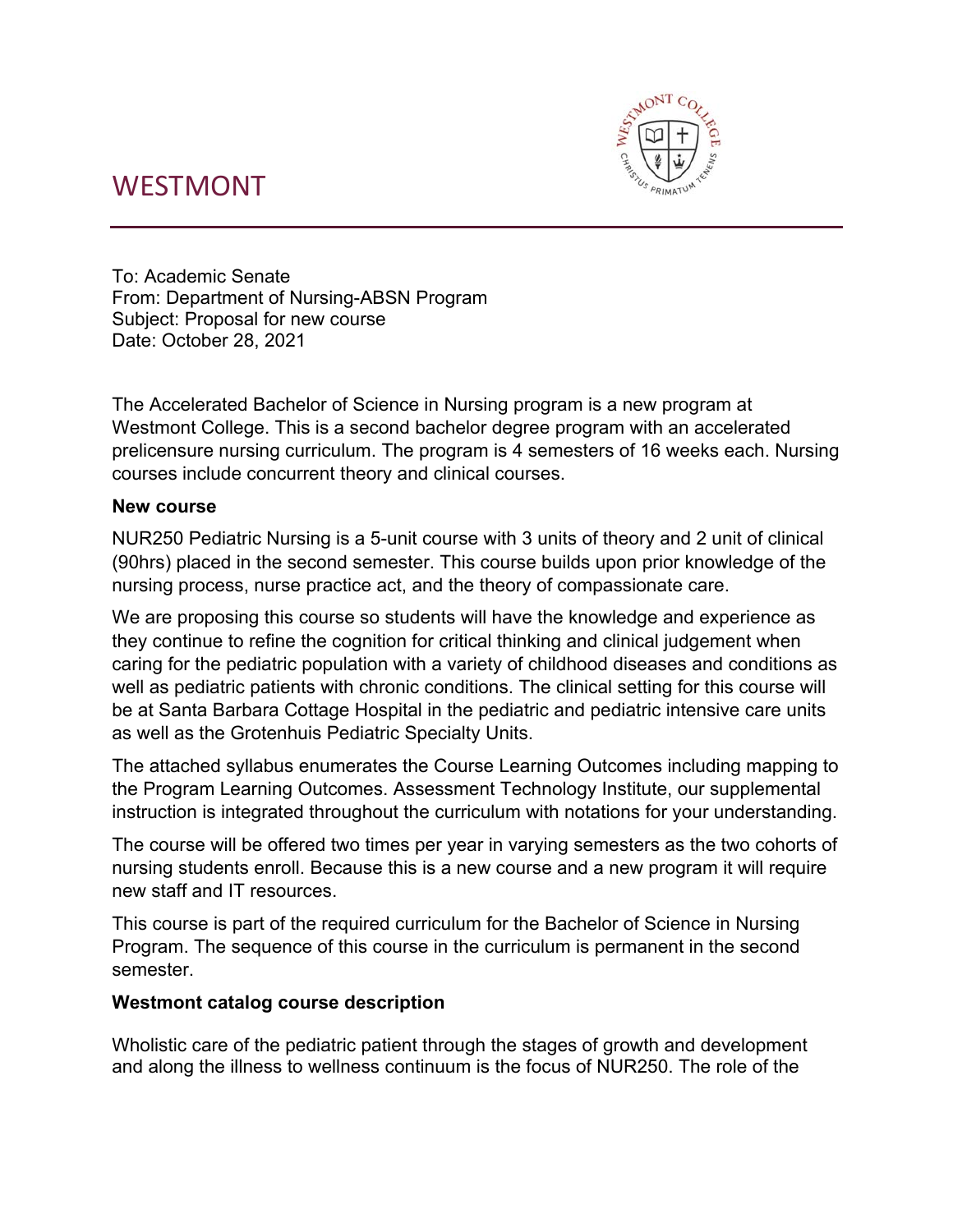parents during a child's hospitalization, the complex calculation of pediatric medications, play therapy, and common childhood conditions are topics that will be covered. Best practices in the care of children will be emphasized.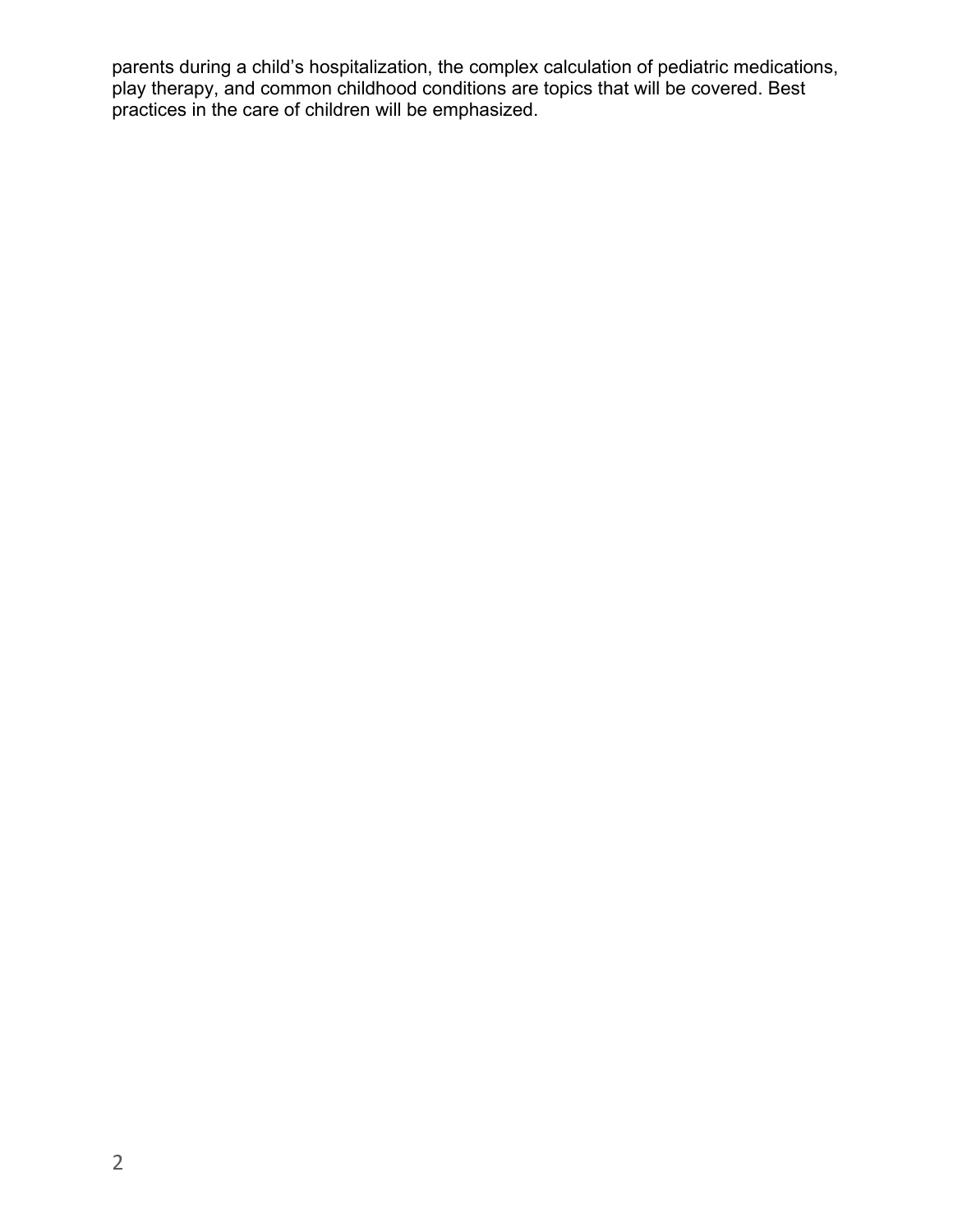

# NUR250 Pediatric Nursing

# 2022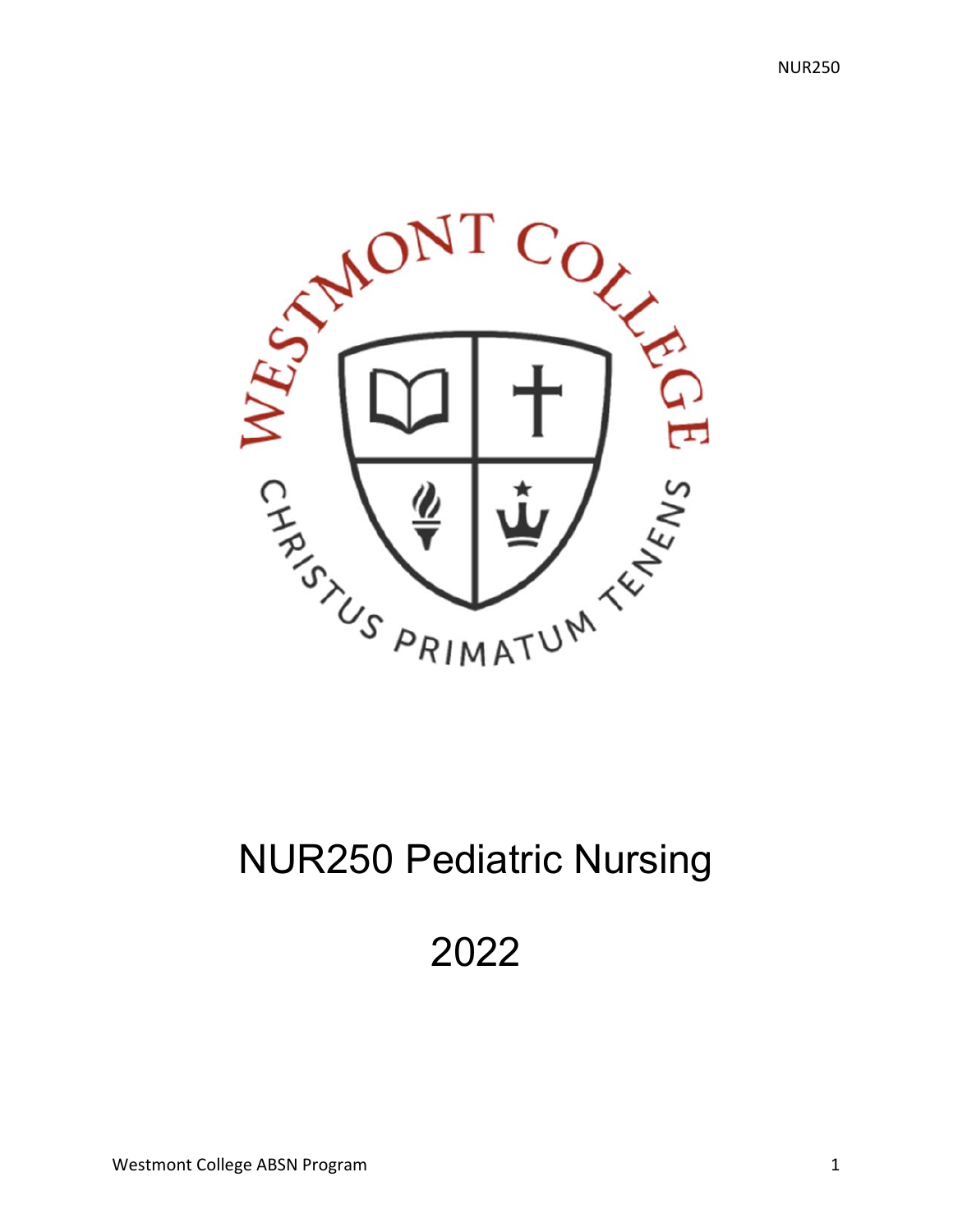# **NUR250 Pediatric Nursing**

**Pediatric Nursing 5 units (Theory=3units, Clinical=2units) Pre-requisites:** Acceptance into ABSN program **Placement in curriculum: Prelicensure requirement** 

**Time:**TBD **Room:** TBD

**Course Faculty:** TBD **Faculty office:** TBD **Faculty email:** TBD **Faculty phone:** TBD **Faculty office hours:** TBD

### **I. Important Information**

This is a course in a series of prelicensure nursing courses to prepare the nursing student for the safe, patient-centered and family-supported, compassionate care in a variety of healthcare settings. The best way to be prepared for your lecture and clinical experience is to maintain a healthy mental, physical, and spiritual life. Come to class after a good night's sleep, eat nutritious food, and stay current with reading assignments. For your clinical experience, come with excitement and understand you will continue to learn in the clinical setting and apply the concepts and skills you are learning in class. To help with your success in this course and program, it is not suggested you work more than 20 hours per week if you have to work.

### **Westmont catalogue course description**

Wholistic care of the pediatric patient through the stages of growth and development and along the illness to wellness continuum is the focus of NUR250. The role of the parents during a child's hospitalization, the complex calculation of pediatric medications, play therapy, and common childhood conditions are topics that will be covered. Best practices in the care of children will be emphasized.

#### **Instructor's further description**

Pediatric nursing, as you will find, is somewhat different that caring for an adult. Parents play a big part in the care of the hospitalized child including giving them their medications. This setting integrates family support from the beginning.

#### **ABSN Program Mission**

Prepares faithful servant leaders to provide patient-centered and family supported safe, compassionate care for diverse populations and communities across the lifespan and in all health care settings.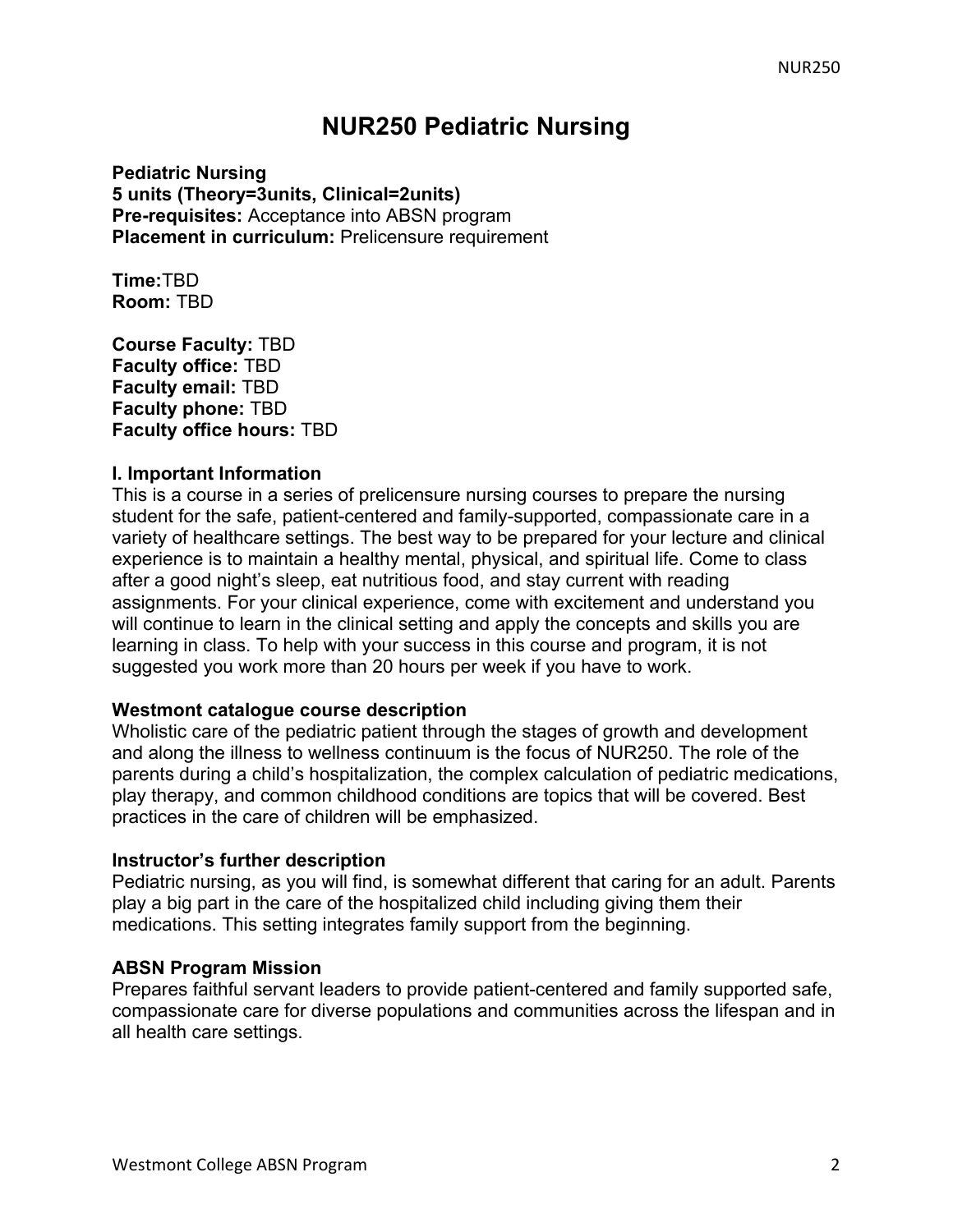## **AACN Baccalaureate Essentials (2018)**

The Commission on Collegiate Nursing Education (CCNE) is an autonomous accrediting agency, contributing to the improvement of the public's health. A specialized/professional accrediting agency, CCNE strives to promote the quality and integrity of baccalaureate and graduate nursing programs. Following are the nine baccalaureate essentials used as the framework for the current curriculum. In 2021 the Essentials were revised and will be integrated into the curriculum over the next three years.

- I Liberal Education for Baccalaureate Generalist Nursing Practice
- II Basic Organizational and Systems Leadership for Quality Care and Patient **Safety**
- III Scholarship for Evidence-Based Practice
- IV Information Management and Application of Patient Care Technology
- V Healthcare Policy, Finance, and Regulatory Environments
- VI Interprofessional Communication and Collaboration for Improving Patient Health **Outcomes**
- VII Clinical Prevention and Population Health
- VIII Professionalism and Professional Values
- IX Baccalaureate Generalist Nursing Practice

## **AACN Essentials (revised 2021)**

The Essentials: Core Competencies for Professional Nursing Education provides a framework for preparing individuals as members of the discipline of nursing, reflecting expectations across the trajectory of nursing education and applied experience. The *Essentials* introduce 10 domains that represent the essence of professional nursing practice and the expected competencies for each domain. The competencies accompanying each domain are designed to be applicable across four spheres of care (disease prevention/promotion of health and wellbeing, chronic disease care, regenerative or restorative care, and hospice/palliative/supportive care), across the lifespan, and with diverse patient populations.

## **Domains for Nursing**

Domains are broad distinguishable areas of competence that, when considered in the aggregate, constitute a descriptive framework for the practice of nursing.

## **The Ten Domains:**

Domain 1-Knowledge for Nursing Practice

- Domain 2-Person-centered Care
- Domain 3-Population Health

Domain 4-Scholarship for Nursing Practice

Domain 5-Quality and Safety

Domain 6-Interprofessional Partnerships

Domain 7-Systems-based Practice

Domain 8-Information and Healthcare Technology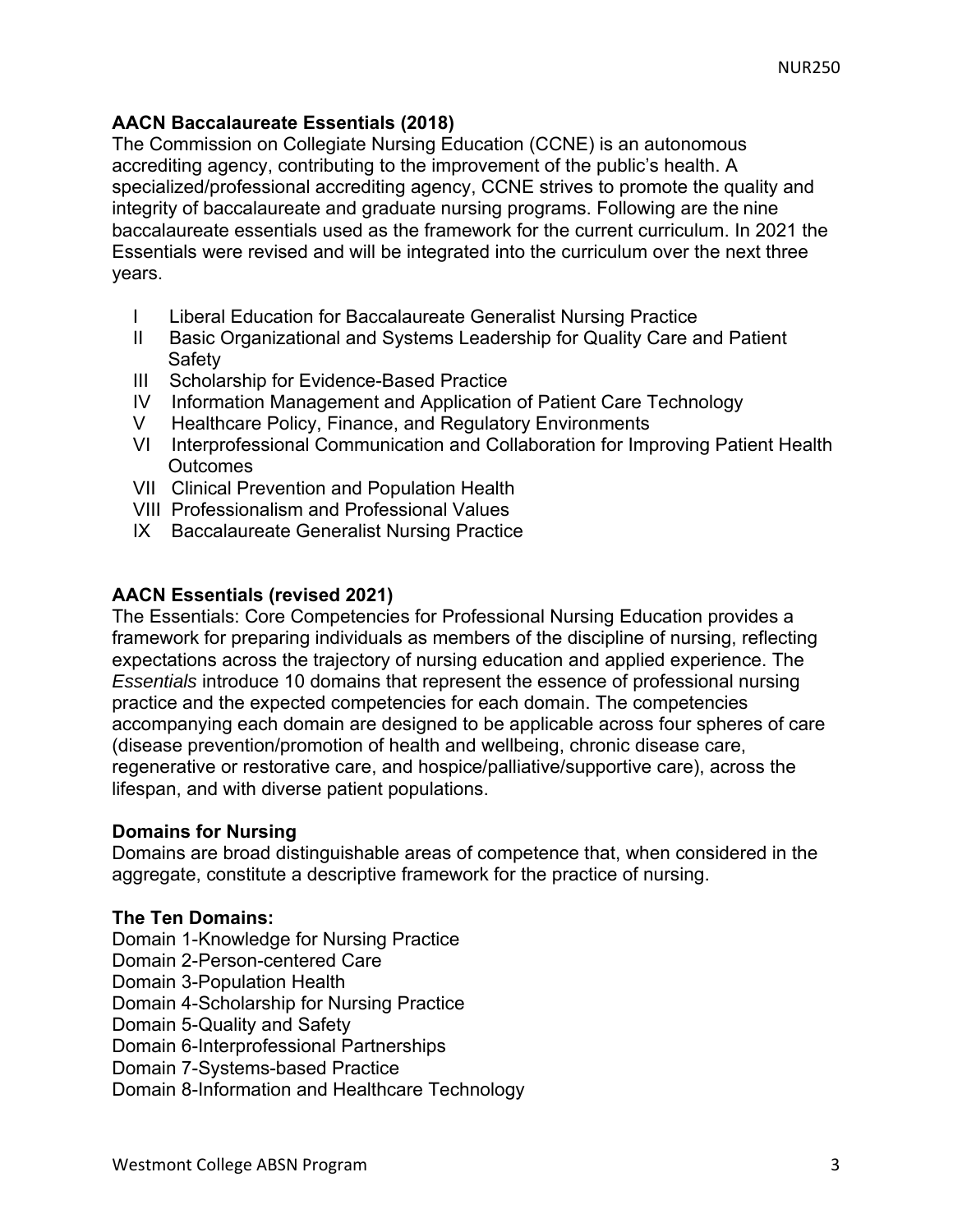Domain 9-Professionalism

Domain 10-Personal, Professionals, Leadership Development (The Essentials: Core Competencies for Professional Nursing Education, 2021)

# **Program Learning Outcomes (PLO)**

1. Exhibit Christian character and servant leadership while providing compassionate care for a diverse population in communities across state, national, and global settings.

2. Evidence-based best practices, critical thinking, and clinical reasoning, inform clinical judgement for the provision of patient-centered, safe, quality care.

3. Create patient education plans that are culturally specific to the patient and that incorporate the family support system.

4. Communicate effectively with the interprofessional team to ensure a wholistic approach to patient-centered care.

5. Continue inquisitive learning by using the Electronic Medical Record and Informatics to meet quality metrics in a variety of healthcare and geographic settings.

6. Advocate for healthcare policies for the underserved, vulnerable populations to ensure equity with access to care for prevention, remedial, supportive, and rehabilitative nursing care regionally, nationally, and globally.

# **Course Learning Outcomes (CLO)**

1. Identifies and discuss the stages of growth and development of the pediatric patient.

2. Practices safe, quality, compassionate care to pediatrics patients in all settings.

3. Examines the importance of the interprofessional team in the care of the pediatric patient.

4. Discusses the importance of play therapy during hospitalization.

5. Creates a teaching plan for the patient and family diagnosed with a new, chronic illness. Include valid internet and community resources and verify continued access to healthcare.

6. Defends the importance of advocating for healthcare for all children.

7. Designs a regimen of safe medication administration for the pediatric patient with accurate calculation and proper technique of administration.

8. Explains the role of the parent during the hospitalization of children.

9. Practices hourly rounding and demonstrates accurate documentation.

10.Uses critical thinking and clinical reasoning to inform judgement in updating and changing the plan of care.

# **PLO and CLO Alignment Table**

| <b>Program Learning Outcomes</b>                                                                                                                                                          | <b>Course Learning Outcomes</b>                                                              |
|-------------------------------------------------------------------------------------------------------------------------------------------------------------------------------------------|----------------------------------------------------------------------------------------------|
| 1. Exhibit Christian character and servant<br>leadership while providing compassionate<br>care for a diverse population in<br>communities across state, national, and<br>global settings. | 2. Practice safe, quality, compassionate<br>care to pediatrics patients in all settings.     |
| 2. Evidence-based best practices, critical<br>thinking, and clinical reasoning, inform                                                                                                    | 1. Identify and discuss the stages of<br>growth and development of the pediatric<br>patient. |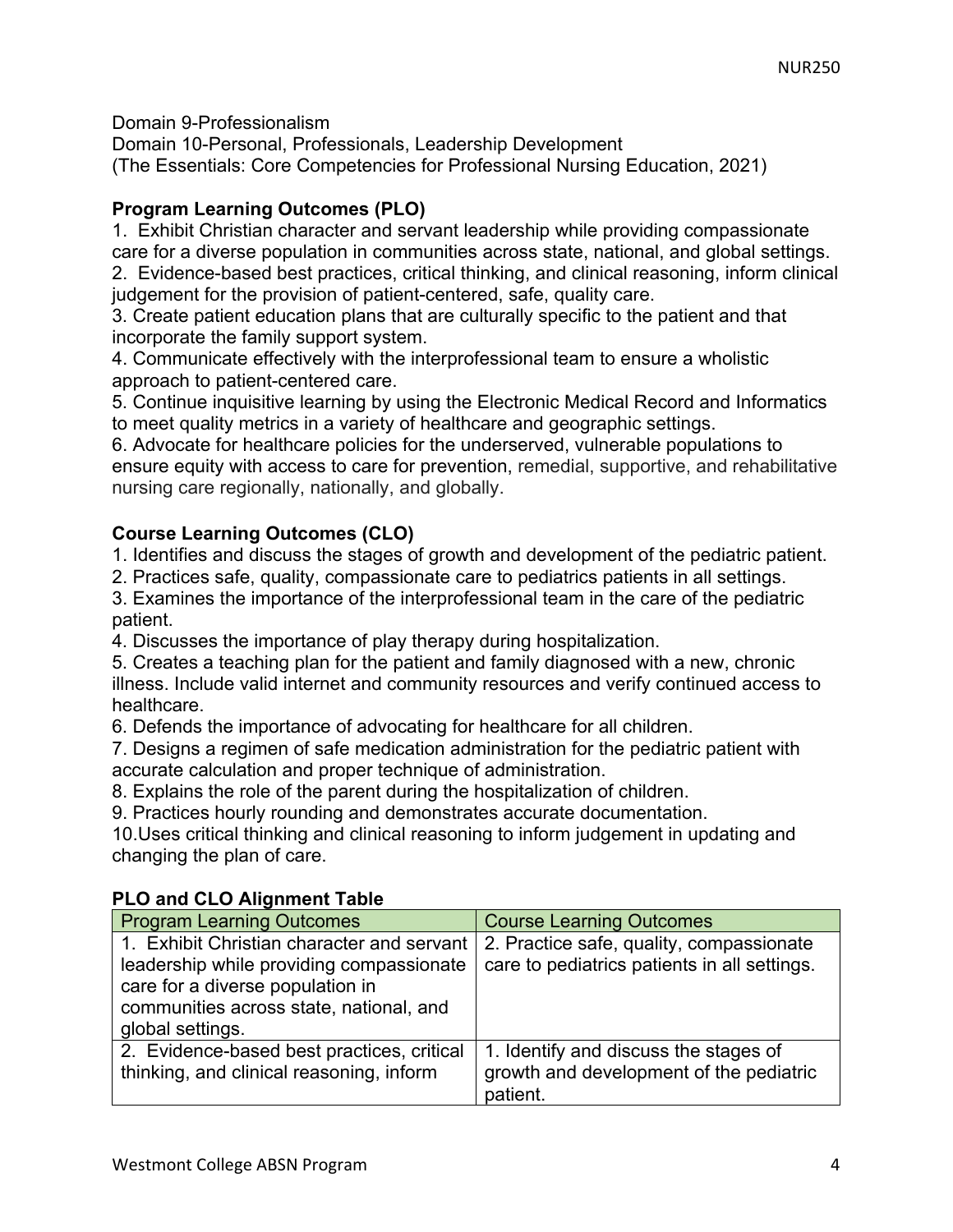| clinical judgement for the provision of<br>patient-centered, safe, quality care.                                                                                                                                                                | 4. Design a regimen of safe medication<br>administration for the pediatric patient<br>with accurate calculation and proper<br>technique of administration.<br>7. Designs a regimen of safe medication<br>administration for the pediatric patient<br>with accurate calculation and proper<br>technique of administration.<br>10. Uses critical thinking and clinical<br>reasoning to inform judgement in<br>updating and changing the plan of care. |
|-------------------------------------------------------------------------------------------------------------------------------------------------------------------------------------------------------------------------------------------------|-----------------------------------------------------------------------------------------------------------------------------------------------------------------------------------------------------------------------------------------------------------------------------------------------------------------------------------------------------------------------------------------------------------------------------------------------------|
| 3. Create patient education plans that are<br>culturally specific to the patient and that<br>incorporate the family support system.                                                                                                             | 5. Create a teaching plan for the patient<br>and family diagnosed with a new, chronic<br>illness. Include valid internet and<br>community resources and verify continue<br>access to healthcare.                                                                                                                                                                                                                                                    |
| 4. Communicate effectively with the<br>interprofessional team to ensure a<br>wholistic approach to patient-centered<br>care.                                                                                                                    | 3. Examine the importance of the<br>interprofessional team in the care of the<br>pediatric patient.                                                                                                                                                                                                                                                                                                                                                 |
| 5. Continue inquisitive learning by using<br>the Electronic Medical Record and<br>Informatics to meet quality metrics in a<br>variety of healthcare and geographic<br>settings.                                                                 | N/A                                                                                                                                                                                                                                                                                                                                                                                                                                                 |
| 6. Advocate for healthcare policies for the<br>underserved, vulnerable populations to<br>ensure equity with access to care for<br>prevention, remedial, supportive, and<br>rehabilitative nursing care regionally,<br>nationally, and globally. | 6. Defends the importance of advocating<br>for healthcare for all children.                                                                                                                                                                                                                                                                                                                                                                         |

# **Required Textbooks**

| Title                     | Author                                                                                    | Publisher       | ISBN#          |
|---------------------------|-------------------------------------------------------------------------------------------|-----------------|----------------|
| <b>Essentials of</b>      | Wong                                                                                      | <b>Elsevier</b> | 978-0323353168 |
| <b>Pediatric Nursing</b>  |                                                                                           |                 |                |
| $(10^{th}$ ed.)           |                                                                                           |                 |                |
|                           | <b>Nursing Diagnosis</b> textbook of your choice (can be a bundled application on smart   |                 |                |
| phone)                    |                                                                                           |                 |                |
|                           | <b>Nursing Drug</b> textbook of your choice (can be a bundled application on smart phone) |                 |                |
| <b>Publication Manual</b> | American                                                                                  | American        | 978-143383216  |
| of the American           | Psychological                                                                             | Psychological   |                |
| Psychological             | Association                                                                               | Association     |                |
| Association (7thed.)      |                                                                                           |                 |                |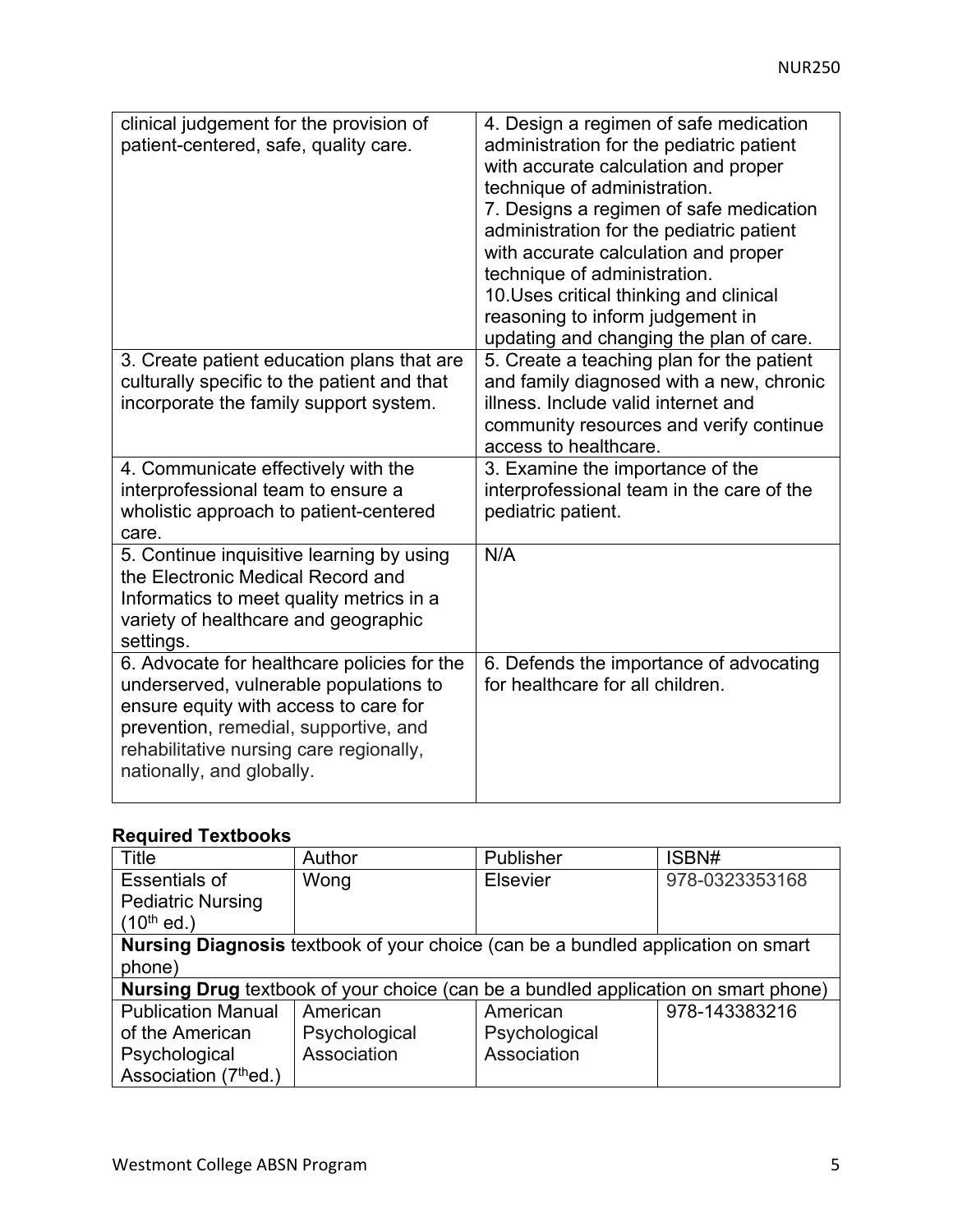## **Supplemental Resources**

ATI Supreme Essentials provides the visual and auditory learners with skill vignettes, review modules, online tutorials, dosage calculation and safe medication practice, computer adaptive NextGen and current NCLEX test item types, civility tutorials, and ATI Pulse (analytics engine that predicts students probability of passing the NCLEX). ATI also provides a host of practice and proctored NCLEX style exams as well as a Predictor exam to prepare for the NCLEX. ATI tools will be fully integrated into each nursing course.

## **Suggested Resources**

- **1.** Articles
- **2.** Position Papers
- **3.** Healthcare Policies
- **4.** Westmont College Library and online databases (EBSCO, ProQuest, ERIC, CINALH)

## **Assessment of CLOs (Assignments, quizzes, exams)**

The assessments used in this course to measure your learning and meeting the content objectives and course learning outcomes will include class participation, quizzes, exams using NCLEX style questions, and a signature assessment (comprehensive assessment). If student earns <85% on any course exam, student must build a 20 question quiz using ATI's Learning System quiz bank on missed content as remediation for course exam. This quiz will be due on next class day.

| <b>Course Learning Outcomes</b> | <b>Instructional activity</b> | <b>Assessment</b>        |
|---------------------------------|-------------------------------|--------------------------|
| 1. Identifies and discuss the   | Lecture, class                | Assignments, quizzes,    |
| stages of growth and            | discussion, shared            | exams, individual and    |
| development of the pediatric    | experiences, and              | group presentations, and |
| patient.                        | scaffolding case              | signature assignment     |
| 2. Practices safe, quality,     | studies                       |                          |
| compassionate care to           |                               |                          |
| pediatrics patients in all      |                               |                          |
| settings.                       |                               |                          |
| 3. Examines the importance of   |                               |                          |
| the interprofessional team in   |                               |                          |
| the care of the pediatric       |                               |                          |
| patient.                        |                               |                          |
| 4. Discusses the importance of  |                               |                          |
| play therapy during             |                               |                          |
| hospitalization.                |                               |                          |
| 5. Creates a teaching plan for  |                               |                          |
| the patient and family          |                               |                          |
| diagnosed with a new, chronic   |                               |                          |
| illness. Include valid internet |                               |                          |
| and community resources and     |                               |                          |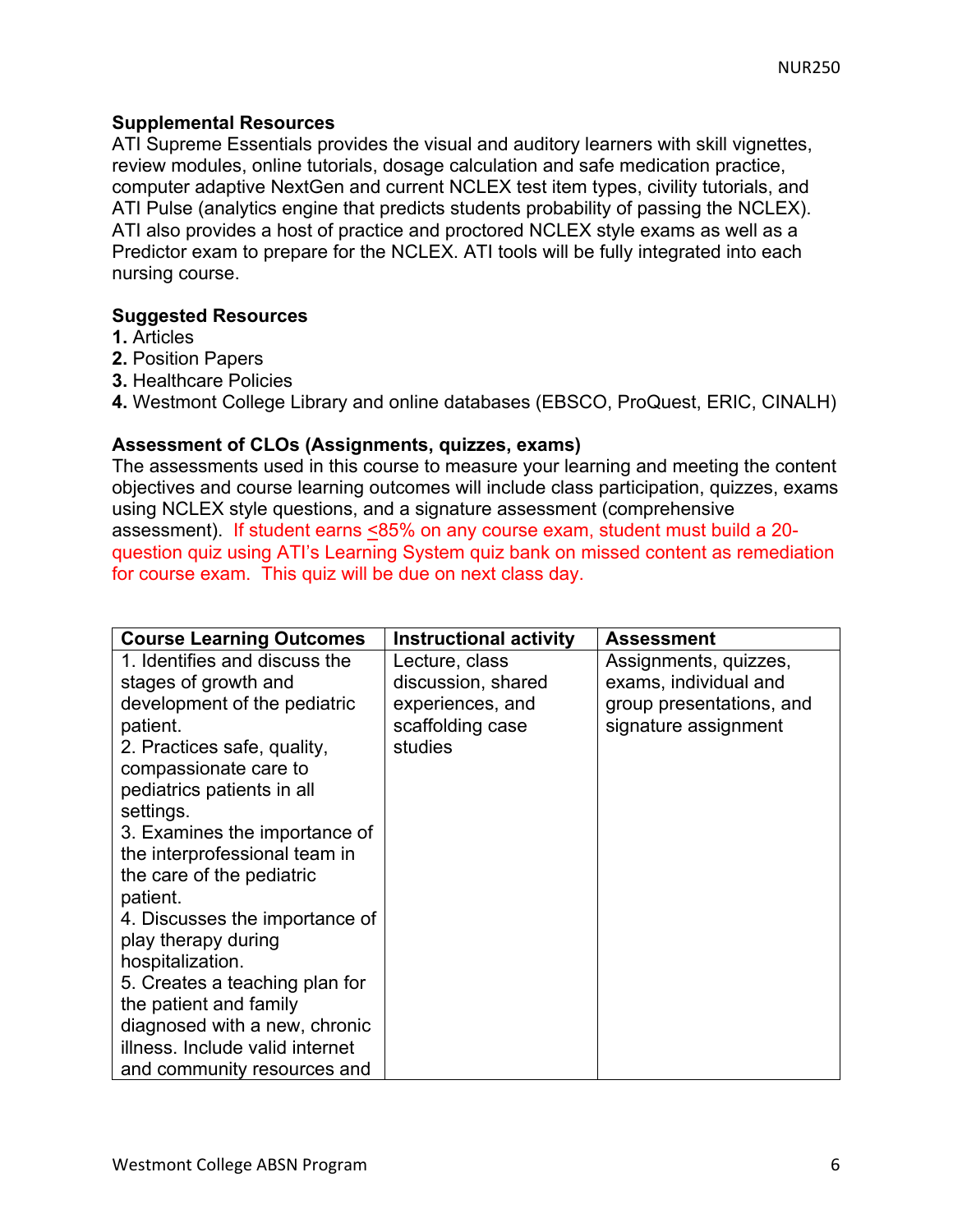| verify continued access to<br>healthcare.<br>6. Defends the importance of<br>advocating for healthcare for<br>all children.<br>8. Explains the role of the<br>parent during the<br>hospitalization of children.<br>9. Practices hourly rounding<br>and demonstrates accurate<br>documentation. |                        |                                                                                                    |
|------------------------------------------------------------------------------------------------------------------------------------------------------------------------------------------------------------------------------------------------------------------------------------------------|------------------------|----------------------------------------------------------------------------------------------------|
| 7. Designs a regimen of safe<br>medication administration for<br>the pediatric patient with<br>accurate calculation and<br>proper technique of<br>administration.                                                                                                                              | Skills lab, simulation | Assignments, quizzes,<br>exams, individual and<br>group presentations, and<br>signature assignment |

Class participation = P/NC Weekly quizzes  $6 \times 10$ pts each = 60pts Exams  $4 \times 100$  pts each = 400 pts Final exam is comprehensive Pediatric Case Study 1 x 50pts  $=$  50pts Chronic Illness Paper 1 x 100pts  $= 100$ pts  $Total = 610pts$ 

## **\*Student must have 75% in theory and "Pass" in clinical to progress**

## **II. Course Policies**

# **Grading**

Grade points per unit of credit are assigned on the following scale: A 4 grade points A- 3.7 grade points B+ 3.3 grade points B 3.0 grade points B- 2.7 grade points C+ 2.3 grade points C 2.0 grade points C- 1.7 grade points D+ 1.3 grade points D 1.0 grade points D- 0.7 grade points P (At least D-) No grade points assigned. Not computed in the grade point average. F 0 grade points NC (F) No grade points assigned. Not computed in the grade point average. W No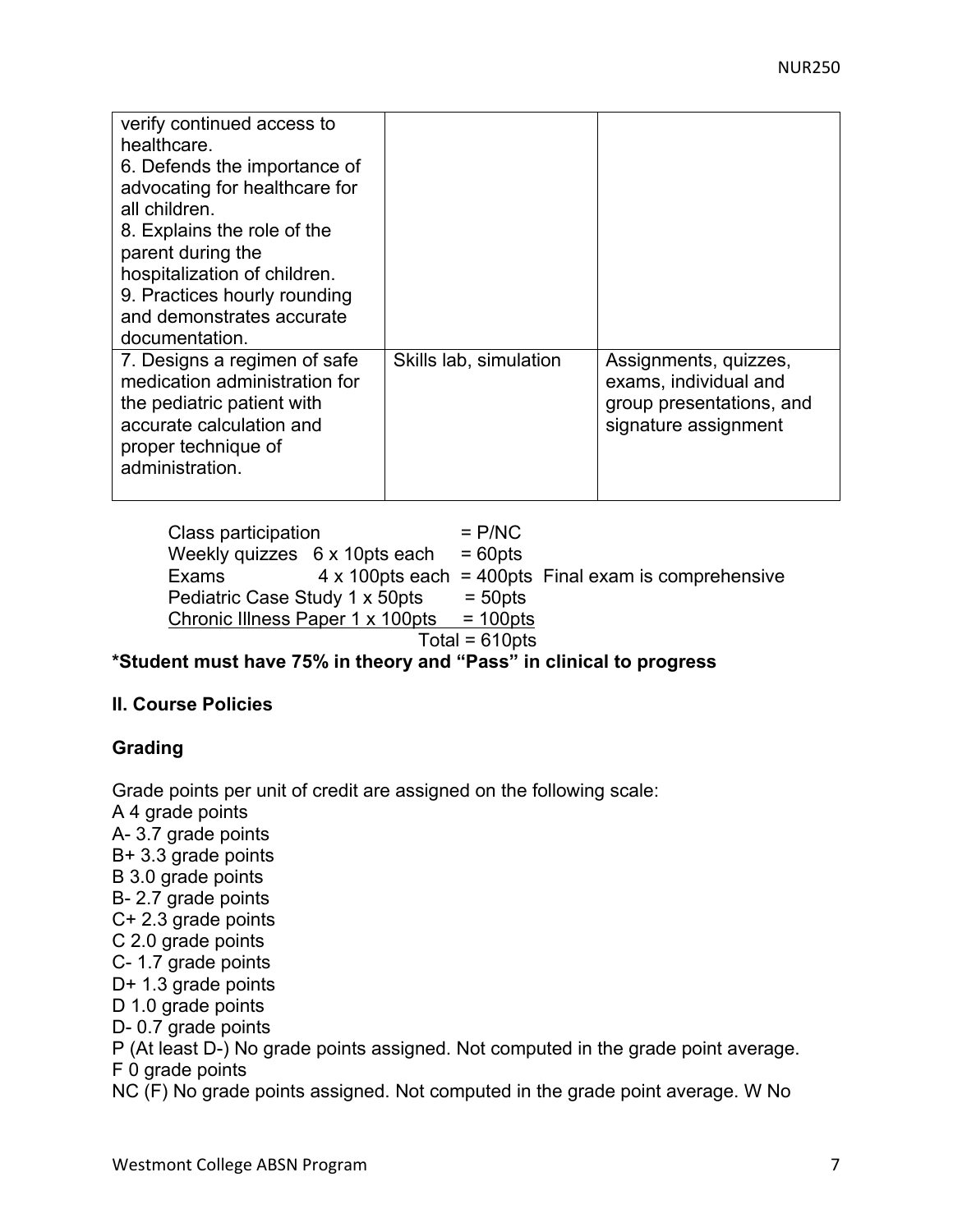grade points assigned. Not computed in grade point average.

WF No grade points assigned. Not computed in grade point average.

WP No grade points assigned. Not computed in grade point average.

WX No grade points assigned. Not computed in grade point average.

Westmont does not compute the units and grades students earned at other colleges in its grade average. (Exception: Courses and grades taken as part of a Westmont offcampus program are posted on the Westmont transcript and will be calculated in the Westmont GPA.)

Apart from the exceptions identified below, all courses at Westmont are graded using a letter scale (A, B, C, D, F).

Instructor Initiated Exceptions:

1. For pedagogical reasons, an instructor may elect to use P/NC grade reporting in any class not approved for GE credit. It is assumed that the same gradereporting

system will be applied to the entire class.

- 2. With the approval of the General Education Committee, P/NC grade reporting may be used in appropriate, GE-approved courses.
- 3. When P/NC grade reporting is used, the syllabus must reflect this fact. In addition, departments are encouraged to include a notice in the catalog that the course may use P/NC grading.

## **Office of Disability Services**

Students who have been diagnosed with a disability are strongly encouraged to contact the Office of Disability Services as early as possible to discuss appropriate accommodations for this course. Formal accommodations will only be granted for students whose disabilities have been verified by the Office of Disability Services. These accommodations may be necessary to ensure your equal access to this course.

Please contact Sheri Noble, Director of Disability Services. (310A Voskuyl Library, 565- 6186, snoble@westmont.edu) or visit the website for more information: http://www.westmont.edu/\_offices/disability

## **Dress Code**

Comfortable, non-binding clothing

## **Academic Integrity**

When students join our college community, they are expected, as apprentice scholars, to search for truth with integrity and accuracy. This quest requires humility about our abilities, respect for the ideas of others, and originality in our thinking. Since Westmont is a Christian community, the integrity of our scholarship is rooted in the integrity of our faith. We seek to be followers of Christ in the classroom, in the library, and at the privacy of our computers. Violations of academic integrity are a serious breach of trust within the Westmont community because they violate the regard for truth essential to genuine learning and Christian consistency. Such deception also hurts those students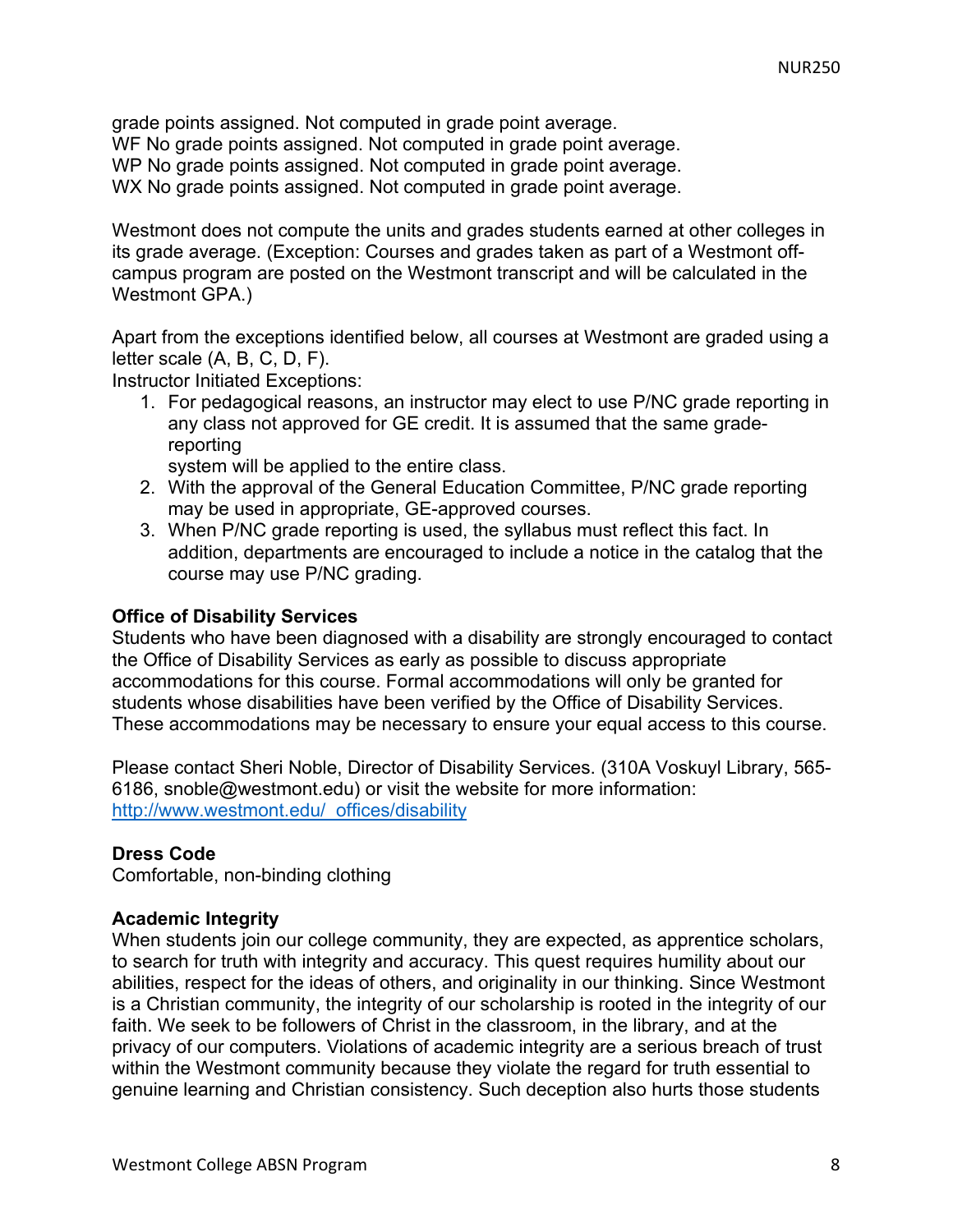who do their work with integrity. Violations of Academic Integrity may consist of cheating (the use of unauthorized sources of information on an examination or other assignment), falsification (misrepresentation of facts in any academic project or obligation) or plagiarism (the use of someone else's words or ideas without giving proper credit). Faculty and students should operate in an environment of mutual trust and respect. Faculty will expect students to act in ways consistent with academic integrity. However, for both scholarly and spiritual reasons, cheating, falsification, plagiarism and all other violations of academic integrity will not be tolerated in the Westmont community. Please familiarize yourself with the entire Westmont College Academic Integrity Policy. This document defines different violations of academic integrity and their consequences. It also contains very helpful information on strategies to recognize violations of academic integrity before they occur. Dishonesty in the clinical setting, will not be tolerated and students will be removed followed by program suspension or termination.

## **Technology in the Classroom**

Laptops, tablets, and smart phones can be used in the classroom with the permission of the faculty. The use of smart phones in the clinical setting will depend on each clinical setting's rules. Smart phones in the clinical setting can be used for clinical related resources (drug book, Tabers, calculation, etc). Recording lectures is also at the discretion of the faulty and permission must be granted.

#### **Emergencies**

In the event that an emergency occurs during instruction, it is important to be familiar with the practices in place for the classroom. Please review the document at https://integready.app.box.com/AnticipatingInClass and direct any questions or concerns to the Office of Institutional Resilience.

#### **III. Weekly course schedule**

Textbook:

- 1. Psychology for Nursing & Heathcare Professionals (Barker)
- 2. Wong (W)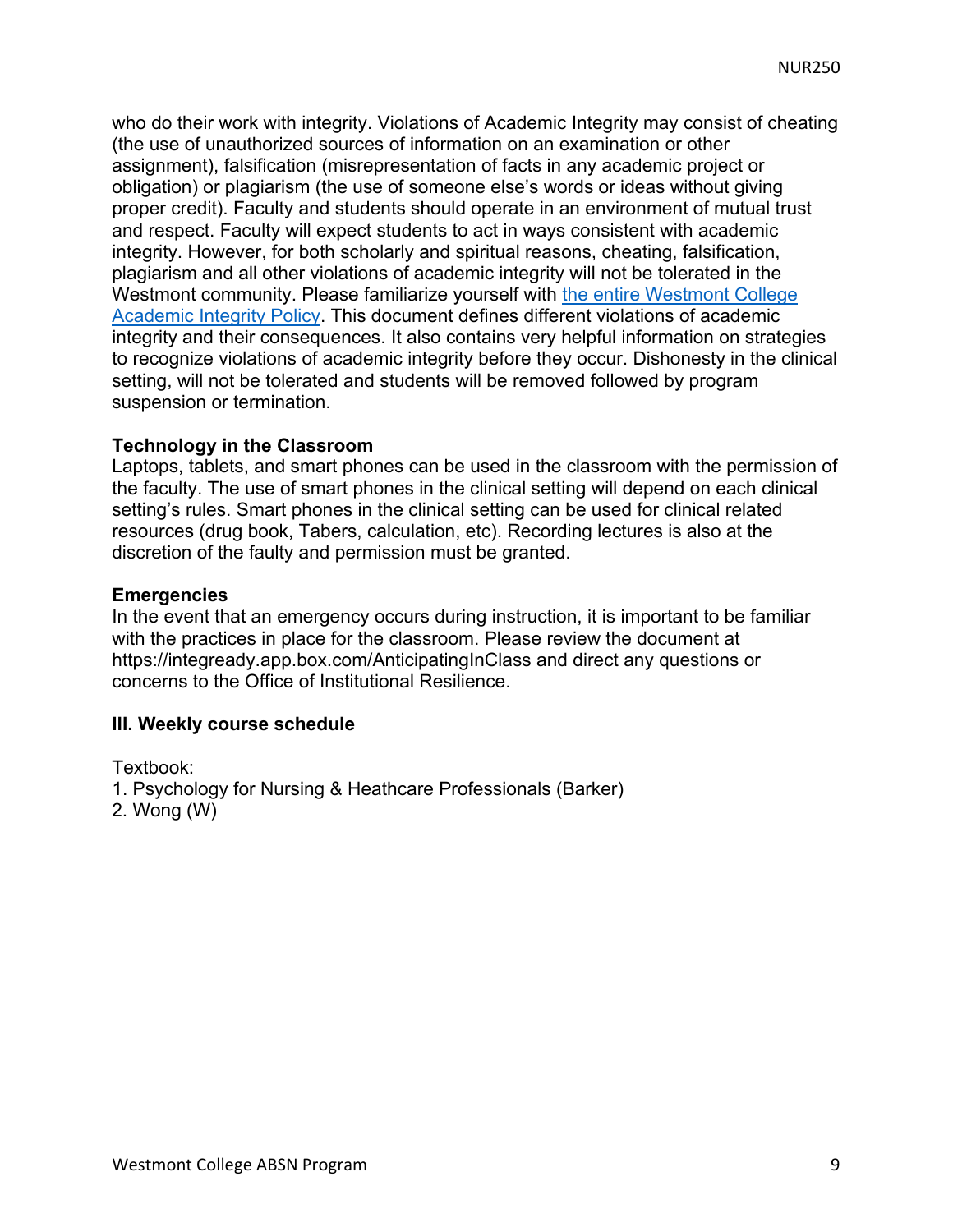**\*Subject to change at any time, you will be notified of any changes** 

| <b>Week</b> | <b>Content Objectives</b>                               | <b>Reading</b>           | <b>Activities and</b>                       | <b>Outcome</b>     |
|-------------|---------------------------------------------------------|--------------------------|---------------------------------------------|--------------------|
|             |                                                         |                          | assignments                                 | <b>Measurement</b> |
| 1, 2, 3     | Children, Families, the                                 | Units 1 and 8            | <b>Discussion Topic:</b>                    |                    |
|             | Nurse and the                                           |                          | Discuss the most                            |                    |
|             | hospitalized patient                                    | Parenting styles         | common causes of                            |                    |
|             | 1. Identify two ways that                               |                          | death and injury                            |                    |
|             | knowledge of mortality and                              | Role learning            | during childhood.                           |                    |
|             | morbidity can improve child                             |                          |                                             |                    |
|             | health.                                                 | Adoption                 | <b>Group discussion:</b>                    |                    |
|             | 2. List three major causes                              |                          | <b>Discuss</b>                              |                    |
|             | of death during infancy,                                | <b>Divorce</b>           | environmental                               |                    |
|             | early childhood, later                                  |                          | factors in the hospital                     |                    |
|             | childhood, and                                          | Poverty                  | and clinic that can                         |                    |
|             | adolescence.                                            |                          | affect the safety of                        |                    |
|             | 3. Demonstrate an                                       | Cultural and             | the pediatric patient.                      |                    |
|             | understanding of special                                | religious beliefs        |                                             |                    |
|             | parenting situations, such                              |                          | <b>Skills Lab: Review</b>                   |                    |
|             | as adoption, divorce, single<br>parenting, parenting in | Stages of<br>development | the different types<br>and sizes of feeding |                    |
|             | reconstituted families, and                             |                          | tubes.                                      |                    |
|             | dual-earner families.                                   | Cognitive                |                                             |                    |
|             | 4. Identify the impact                                  | development              | <b>ATI</b>                                  |                    |
|             | socioeconomic influences                                |                          | <b>Students complete</b>                    |                    |
|             | have on health.                                         | <b>ATI</b>               | the Active Learning                         |                    |
|             | 5. Describe the role and                                | <b>Review</b>            | Templates: Growth                           |                    |
|             | functions of play in the                                | <b>Modules/eBook:</b>    | and Development for                         |                    |
|             | growth and development of                               | <b>Nursing Care of</b>   | each developmental                          |                    |
|             | children, focusing on                                   | <b>Children chapters</b> | stage                                       |                    |
|             | content and social                                      | 4-7                      | (customize/highlight                        |                    |
|             | character patterns.                                     |                          | <b>Course Objectives</b>                    |                    |
|             | 6. Demonstrate an                                       | <b>Dosage</b>            | on the ALT).                                |                    |
|             | understanding of the role of                            | <b>Calculation and</b>   |                                             |                    |
|             | genetic factors that                                    | <b>Safe Medication</b>   | <b>Video Case</b>                           |                    |
|             | influence the physical and                              | <b>Administration:</b>   | <b>Studies: Growth</b>                      |                    |
|             | emotional development of                                | Module: Pediatric        | and Development                             |                    |
|             | children.                                               | <b>Medications</b>       |                                             |                    |
|             | 7. Identify the stressors of                            |                          |                                             |                    |
|             | illness and hospitalization for                         |                          |                                             |                    |
|             | children during each<br>developmental stage.            |                          |                                             |                    |
|             | 8. List essential priorities of                         |                          |                                             |                    |
|             | nursing care upon a child's                             |                          |                                             |                    |
|             | admission to the hospital.                              |                          |                                             |                    |
|             | 9. Review nursing                                       |                          |                                             |                    |
|             | interventions that prevent                              |                          |                                             |                    |
|             | or minimize the stress of                               |                          |                                             |                    |
|             | separation during                                       |                          |                                             |                    |
|             | hospitalization.                                        |                          |                                             |                    |
|             | 10. Formulate general                                   |                          |                                             |                    |
|             | guidelines for preparing                                |                          |                                             |                    |
|             | children for procedures,                                |                          |                                             |                    |
|             | including surgery.                                      |                          |                                             |                    |
|             | 11. Implement play in                                   |                          |                                             |                    |
|             | therapeutic procedures.                                 |                          |                                             |                    |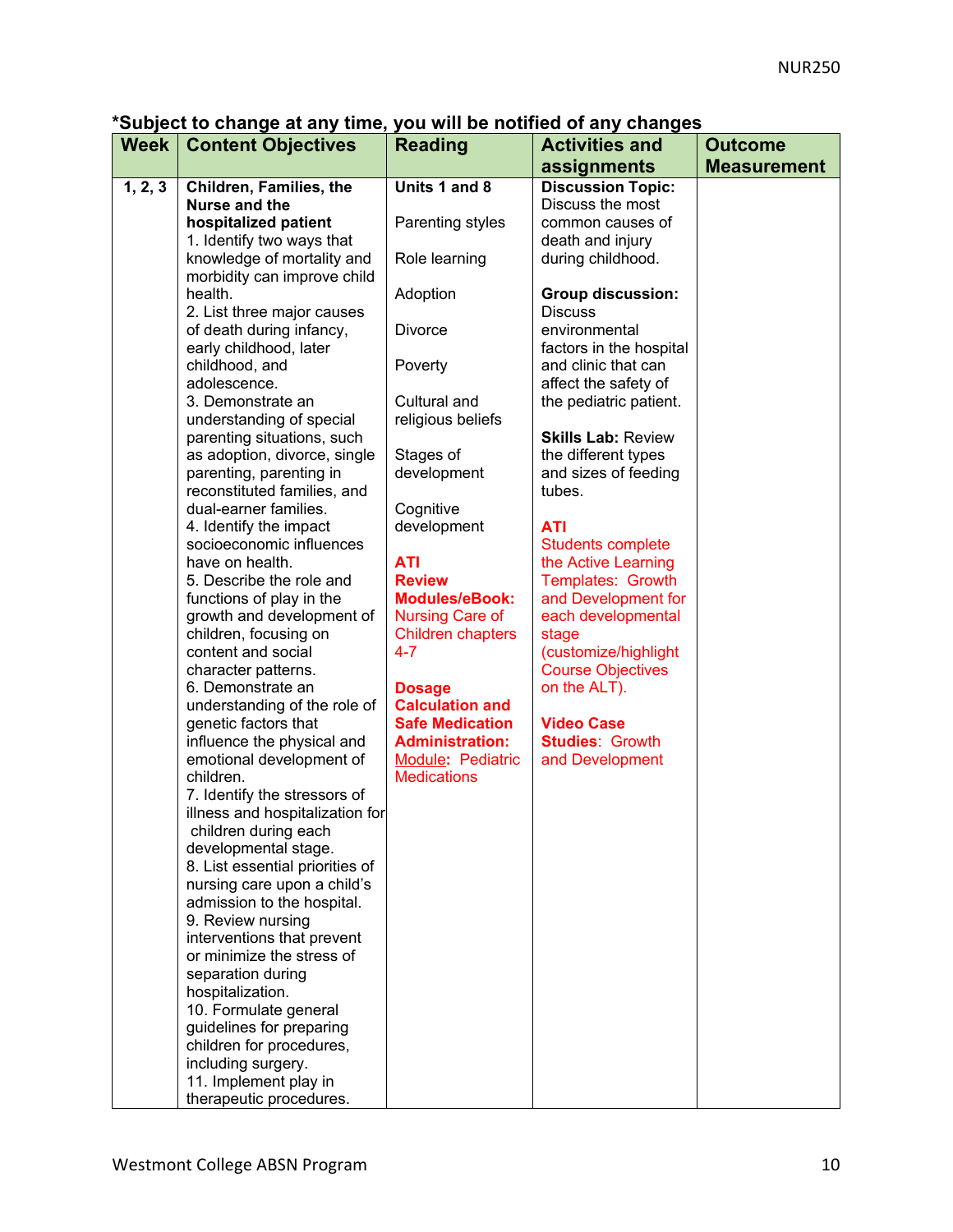| 4, 5 | 12. List general strategies for<br>enhancing compliance in<br>children and families.<br>13. Outline general hygiene<br>and care procedures for<br>hospitalized children.<br>14. Describe safe methods<br>of administering oral,<br>parenteral, rectal, optic,<br>otic, and nasal medications<br>to children.<br>15. Practice best practices<br>in the assessment, patient-<br>centered, compassionate<br>care, and documentation of<br>hospitalized patients.<br>16. Analyze lab and other<br>diagnostic results to ensure<br>medications are safe to<br>administer.<br>17. Practice critical thinking<br>and clinical reasoning to<br>inform clinical judgement in<br>the compassionate care of<br>hospitalized children.<br><b>Assessment of the Child</b><br>and Family | Unit 2                                  | <b>Class discussion:</b><br>Discuss the      | Quiz/Exam |
|------|----------------------------------------------------------------------------------------------------------------------------------------------------------------------------------------------------------------------------------------------------------------------------------------------------------------------------------------------------------------------------------------------------------------------------------------------------------------------------------------------------------------------------------------------------------------------------------------------------------------------------------------------------------------------------------------------------------------------------------------------------------------------------|-----------------------------------------|----------------------------------------------|-----------|
|      | 1. Identify communication<br>strategies for interviewing                                                                                                                                                                                                                                                                                                                                                                                                                                                                                                                                                                                                                                                                                                                   | <b>ATI</b><br><b>Skills Module:</b>     | occurrence of<br>common birth                |           |
|      | parents.<br>2. Recognize communication                                                                                                                                                                                                                                                                                                                                                                                                                                                                                                                                                                                                                                                                                                                                     | <b>Comprehensive</b><br><b>Physical</b> | injuries and their<br>major characteristics. |           |
|      | strategies for communicating <b>Assessment of a</b><br>with children of different age                                                                                                                                                                                                                                                                                                                                                                                                                                                                                                                                                                                                                                                                                      | <b>Child</b>                            |                                              |           |
|      | groups.<br>3. Perform a comprehensive                                                                                                                                                                                                                                                                                                                                                                                                                                                                                                                                                                                                                                                                                                                                      | Heart murmurs                           | <b>Small group</b>                           |           |
|      | physical examination in a<br>sequence appropriate to the                                                                                                                                                                                                                                                                                                                                                                                                                                                                                                                                                                                                                                                                                                                   | Inguinal hernia                         | activity: Ask<br>students to list five       |           |
|      | child's age.                                                                                                                                                                                                                                                                                                                                                                                                                                                                                                                                                                                                                                                                                                                                                               |                                         | prerequisites for                            |           |
|      | 4. Evaluate expected<br>normal findings for children                                                                                                                                                                                                                                                                                                                                                                                                                                                                                                                                                                                                                                                                                                                       | Wong-Baker<br><b>FACES</b>              | establishing the<br>interview setting and    |           |
|      | at various ages.<br>5. Discuss various types of p.                                                                                                                                                                                                                                                                                                                                                                                                                                                                                                                                                                                                                                                                                                                         | Chronic illness                         | give evidence for<br>how each                |           |
|      | assessment tools for use with                                                                                                                                                                                                                                                                                                                                                                                                                                                                                                                                                                                                                                                                                                                                              | and complex pain                        | prerequisite fosters                         |           |
|      | children.<br>6. Construct essential pain<br>management strategies to                                                                                                                                                                                                                                                                                                                                                                                                                                                                                                                                                                                                                                                                                                       | Postop pain                             | communication. Be<br>ready to                |           |
|      | reduce pain in children.                                                                                                                                                                                                                                                                                                                                                                                                                                                                                                                                                                                                                                                                                                                                                   | Sickle cell and                         | <b>ATI</b> Dosage Calc                       |           |
|      | 7. Discuss the<br>identification, medical and                                                                                                                                                                                                                                                                                                                                                                                                                                                                                                                                                                                                                                                                                                                              | cancer pain                             | Case Study:<br><b>Pediatric Ear</b>          |           |
|      | nursing care of<br>communicable diseases in                                                                                                                                                                                                                                                                                                                                                                                                                                                                                                                                                                                                                                                                                                                                | Immunizations                           | Infection/Dehydration                        |           |
|      | children of varying ages.<br>8. Analyze lab and other                                                                                                                                                                                                                                                                                                                                                                                                                                                                                                                                                                                                                                                                                                                      | Conjunctivitis                          |                                              |           |
|      | diagnostic results to ensure                                                                                                                                                                                                                                                                                                                                                                                                                                                                                                                                                                                                                                                                                                                                               | Pinworms                                |                                              |           |
|      | medications are safe to<br>administer.                                                                                                                                                                                                                                                                                                                                                                                                                                                                                                                                                                                                                                                                                                                                     |                                         |                                              |           |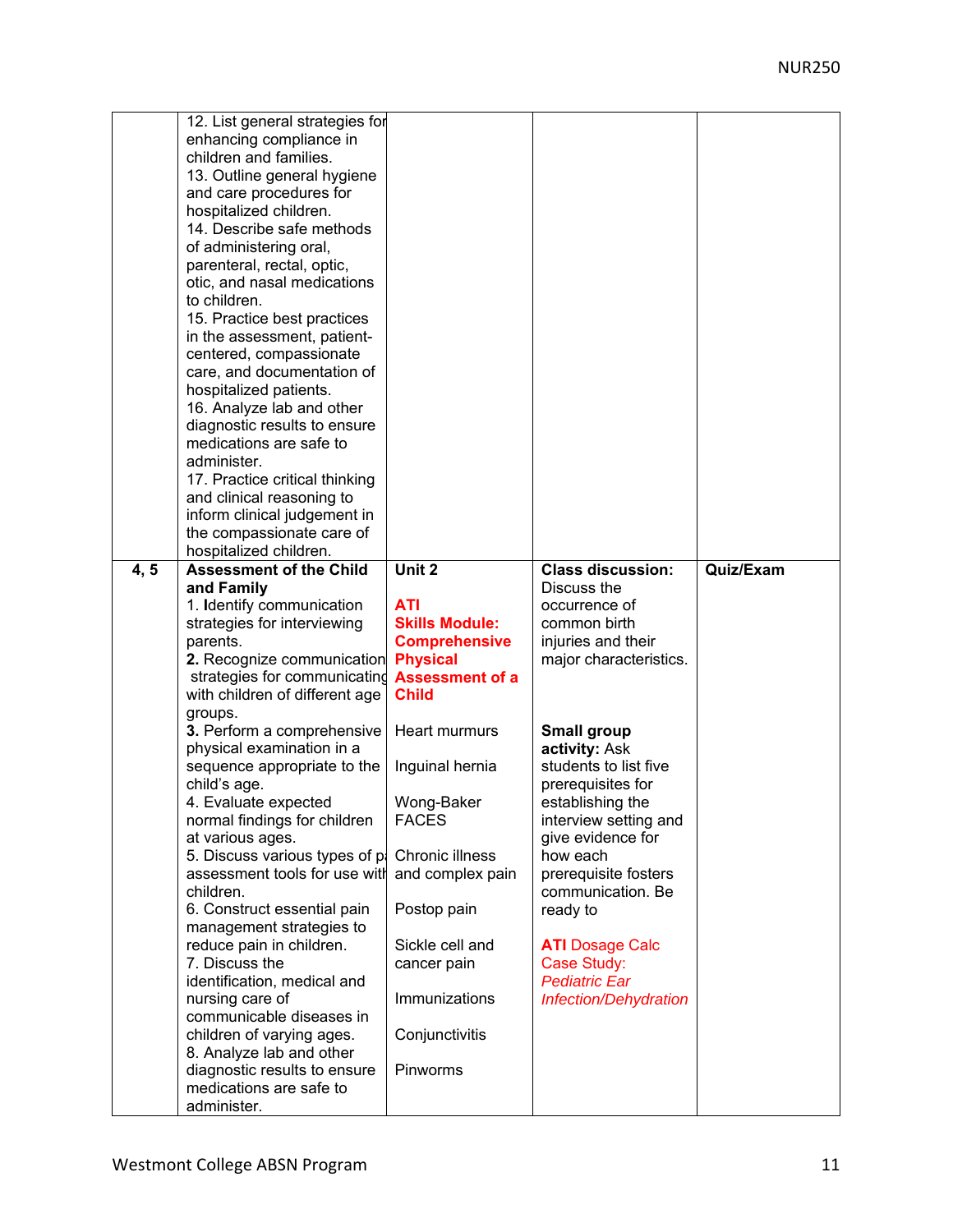|      |                                 | Viral, bacterial,         |                             |           |
|------|---------------------------------|---------------------------|-----------------------------|-----------|
|      |                                 | and viral infections      |                             |           |
|      |                                 |                           |                             |           |
|      |                                 | Lice                      |                             |           |
| 6, 7 | Family-centered care of the     | Units 4 and 5             | <b>Class discussion:</b>    | Quiz/Exam |
|      | infant and young child          |                           | Pro's and cons of           |           |
|      | 1. Identify the major biologic, | <b>ATI</b>                | immunizations               |           |
|      | psychosocial, cognitive, and    | eBooks: Review            |                             |           |
|      | social developments during t    | <b>Nursing Care of</b>    | <b>Class discussion:</b>    |           |
|      | first year of life.             | <b>Children Chapters</b>  | <b>Activity: Have</b>       |           |
|      | 2. Identify the cognitive stage | 3-4 Health                | students design a           |           |
|      | the child is at.                | <b>Promotion of</b>       | teaching plan for           |           |
|      | 3. Relate parent-child          | <b>Infants and Health</b> | parents regarding           |           |
|      | attachment, separation anxie    | <b>Promotion of</b>       | injury prevention           |           |
|      | and stranger fear to            | Toddlers;                 | during infancy.             |           |
|      | developmental achievements      | <b>Read Nutrition for</b> | Assign students to          |           |
|      | during infancy.                 | <b>Nursing Chapter 7</b>  | make an injury-proof        |           |
|      | 4. Provide anticipatory         | <b>Nutrition Across</b>   | home for an infant.         |           |
|      | guidance to parents regardin    | the Lifespan              |                             |           |
|      | common parental concerns        |                           | <b>ATI</b>                  |           |
|      | during infancy.                 | <b>Fine and Gross</b>     | Have students add           |           |
|      | 5. Create feeding               | motor                     | Immunizations to            |           |
|      | recommendations for             | development               | <b>Growth and</b>           |           |
|      | infants.                        |                           | <b>Development ALTs.</b>    |           |
|      | 6. Discuss immunization         | Attachment                | Have students look          |           |
|      | requirements during             |                           | for compelling data         |           |
|      | infancy.                        | Separation                | from professional           |           |
|      | 7. Analyze general              | Anxiety                   | literature to share         |           |
|      | contraindications,              |                           | with those parents          |           |
|      | precautions, and                | Weaning                   | who are against             |           |
|      | administration routes for       |                           | vaccinations. (SLO          |           |
|      | childhood immunizations.        | Sudden infant             | 6)                          |           |
|      | 8. Analyze the nutrition        | death                     |                             |           |
|      | needs of infants through        |                           | <b>Dosage</b>               |           |
|      | their first year of life.       | Diaper dermatitis         | <b>Calculations and</b>     |           |
|      | 9. Create a teaching plan       |                           | <b>Safe Medication</b>      |           |
|      | for patients to ensure safe     | Eczema                    | <b>Administration</b>       |           |
|      | sleeping habits for the         |                           | Case Study:                 |           |
|      | infant.                         | Failure to Thrive         | Pediatric                   |           |
|      | 10. Practice safe, patient      |                           | Dehydration and Ear         |           |
|      | and family-centered             | Kwashiorkor               | Infection-Have              |           |
|      | compassionate care to           |                           | students complete           |           |
|      | infants with conditions and     | Marasmus                  | <b>ALTs for Medications</b> |           |
|      | illness specific to this age    |                           | in chart and discuss.       |           |
|      | group.                          |                           | Then have students          |           |
|      | 11. Discuss the major           |                           | develop teaching            |           |
|      | biologic, psychosocial,         |                           | plan for mother when        |           |
|      | cognitive, and social           |                           | giving these new            |           |
|      | developments during the         |                           | medications. (SLO           |           |
|      | toddler years.                  |                           | 18)                         |           |
|      | 12. Teach parents how to        |                           |                             |           |
|      | manage temper tantrums,         |                           | <b>Skills Modules:</b>      |           |
|      | separation anxiety,             |                           | Comprehensive               |           |
|      | recognizing readiness for       |                           | <b>Physical Assessment</b>  |           |
|      | toilet training, and            |                           | of a Child> Activities:     |           |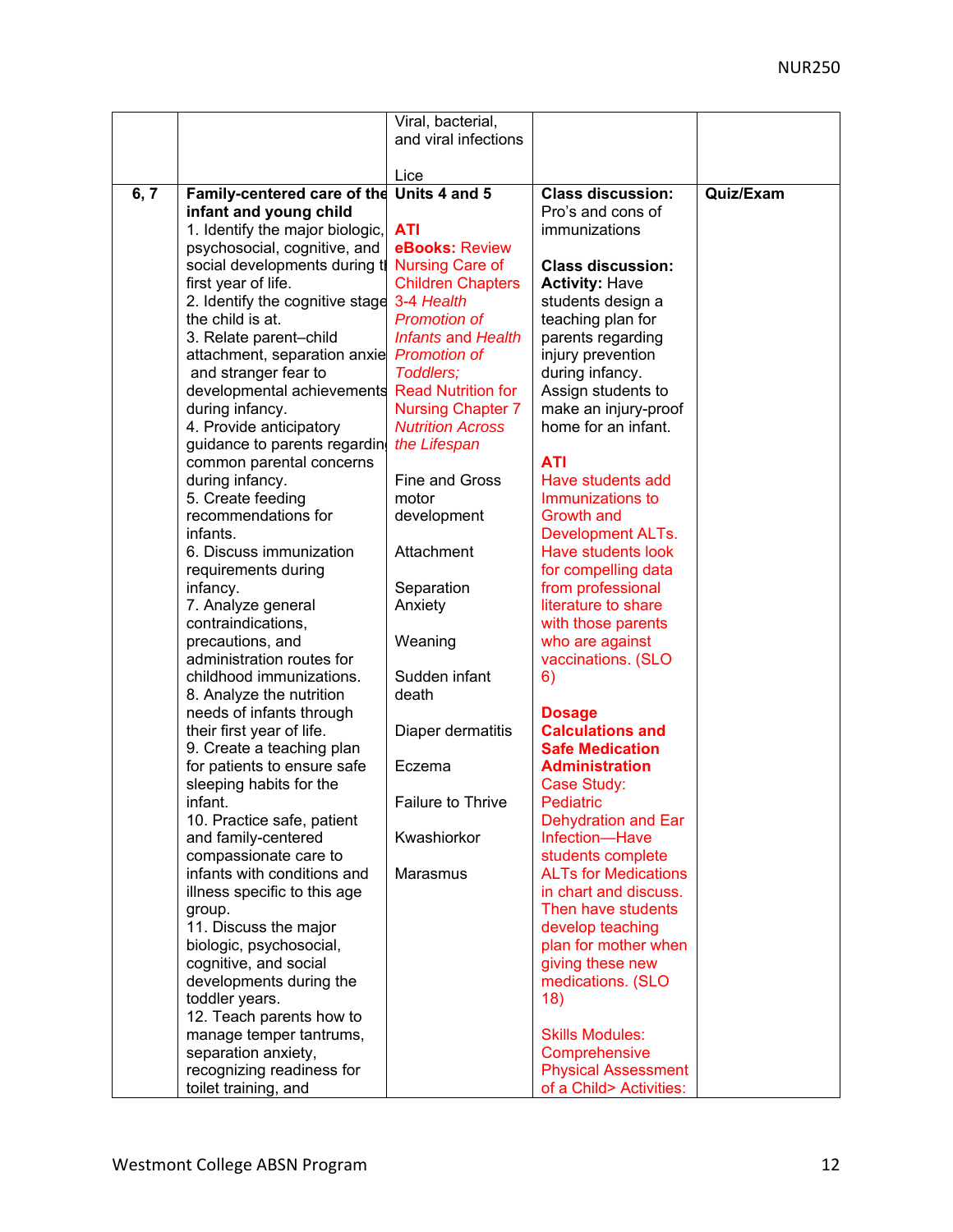|       | nutritional                    |                         | <b>Practice Challenge 2</b> |                         |
|-------|--------------------------------|-------------------------|-----------------------------|-------------------------|
|       | recommendations.               |                         | and 3                       |                         |
|       | 13. Discuss the most           |                         |                             |                         |
|       |                                |                         |                             |                         |
|       | common injuries in the         |                         |                             |                         |
|       | preschool age child            |                         |                             |                         |
|       | (drowning, burns,              |                         |                             |                         |
|       | poisoning, aspiration,         |                         |                             |                         |
|       | choking).                      |                         |                             |                         |
|       | 14. Create a safe              |                         |                             |                         |
|       | environment for                |                         |                             |                         |
|       | hospitalized patients of       |                         |                             |                         |
|       | different ages and stages      |                         |                             |                         |
|       | of development.                |                         |                             |                         |
|       | 15. Identify and discuss       |                         |                             |                         |
|       | medical and nursing            |                         |                             |                         |
|       | management of conditions       |                         |                             |                         |
|       | and illnesses experience in    |                         |                             |                         |
|       |                                |                         |                             |                         |
|       | young children.                |                         |                             |                         |
|       | 16. Analyze lab and other      |                         |                             |                         |
|       | diagnostic results to ensure   |                         |                             |                         |
|       | medications are safe to        |                         |                             |                         |
|       | administer.                    |                         |                             |                         |
|       | 17. Practice critical thinking |                         |                             |                         |
|       | and clinical reasoning to      |                         |                             |                         |
|       | inform clinical judgement in   |                         |                             |                         |
|       | the compassionate care of      |                         |                             |                         |
|       | infants and young children.    |                         |                             |                         |
|       | 18. Discuss the                |                         |                             |                         |
|       | pharmacological                |                         |                             |                         |
|       | management of conditions       |                         |                             |                         |
|       | in newborns and infants        |                         |                             |                         |
|       | including the nurse's role of  |                         |                             |                         |
|       | patient/parent education for   |                         |                             |                         |
|       | drug action, side effects,     |                         |                             |                         |
|       | contraindications, and         |                         |                             |                         |
|       | adverse effects.               |                         |                             |                         |
| 8, 9, | <b>Family-centered Care of</b> | Units 6 and 7           | <b>Class activity:</b>      | Quiz/Exam               |
| 10    | the school-age child,          |                         | Invite a school nurse       |                         |
|       | adolescent, and child          | <b>ATI</b> Review       | to speak to the class       | <b>Week 9 Learning</b>  |
|       | with special needs             | eBook Nursing           | regarding her/his role      | <b>System Standard</b>  |
|       | 1. Identify the stage of       | <b>Care of Children</b> | in the school district,     | <b>Quiz: Nursing</b>    |
|       | growth and development of      | Chapter 6 Health        | common conditions           | Care of Children I      |
|       |                                |                         |                             |                         |
|       | the school-age child.          | <b>Promotion of</b>     | seen, suicide               |                         |
|       | 2. Describe the physical,      | School-Age              | prevention, drug            | <b>Week 10 ATI</b>      |
|       | cognitive, and moral           | <b>Children</b>         | use/abuse, and sex          | <b>CMS Nursing</b>      |
|       | changes that take place        |                         | education.                  | <b>Care of Children</b> |
|       | during the middle childhood    | Cognitive,              |                             | <b>Practice A with</b>  |
|       | years.                         | psychosocial,           | Small group                 | <b>Focused Review</b>   |
|       | 3. Discuss common injuries     | moral, and              | activity: Discuss           | + Post Study            |
|       | in this age group.             | spiritual               | characteristics of          | Quiz                    |
|       | 4. Practice safe, patient-     | development             | bullies and their           |                         |
|       | centered compassionate         |                         | victims and possible        |                         |
|       | care for conditions and        | Body image              | strategies to prevent       |                         |
|       | illnesses children in this     |                         | bullying behavior.          |                         |
|       | range experience.              | <b>Bullying</b>         | Share your                  |                         |
|       |                                |                         | perspective in class.       |                         |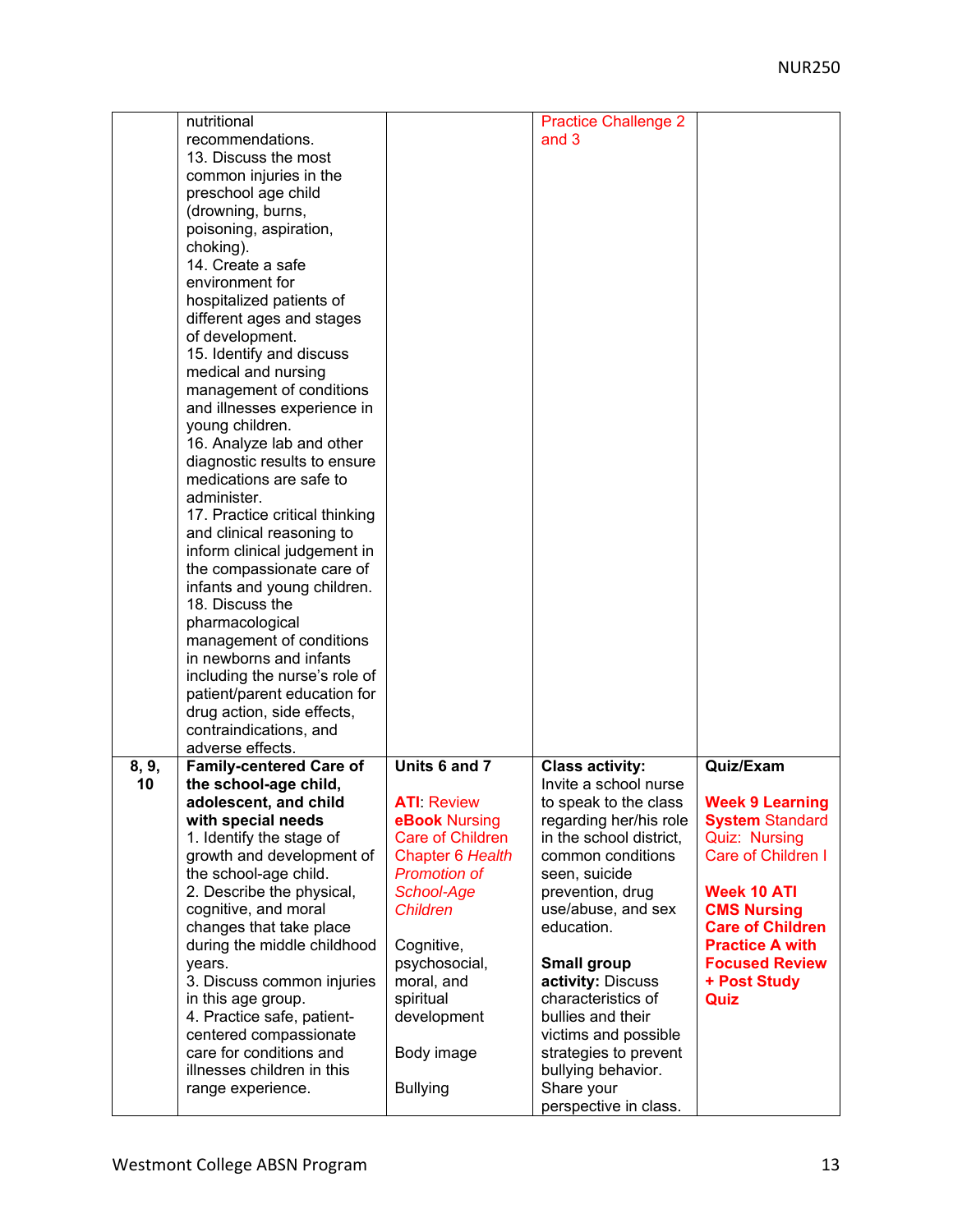|       | 5. Describe the physical                          | Nutrition, rest,              |                             |                                                   |
|-------|---------------------------------------------------|-------------------------------|-----------------------------|---------------------------------------------------|
|       | changes that occur at                             | activity                      | <b>ATI Dosage</b>           |                                                   |
|       | puberty.                                          |                               | <b>Calculations and</b>     |                                                   |
|       | 6. Discuss the changing                           | Sexual maturation             | <b>Safe Medication</b>      |                                                   |
|       | nutrition needs of the                            |                               | <b>Administration Case</b>  |                                                   |
|       | adolescent child.                                 | Depression,                   | <b>Study: Pediatric</b>     |                                                   |
|       | 7. Practice listening skills                      | suicide                       | Asthma. Have                |                                                   |
|       | when interviewing patients.                       |                               | students complete           |                                                   |
|       | 8. Identify the cognitive                         | Drugs, smoking                | <b>ALTs for Medications</b> |                                                   |
|       | stage the patient is at.                          |                               | and discuss.                |                                                   |
|       | 9. Demonstrate an                                 | Encopresis                    |                             |                                                   |
|       | understanding of common                           |                               |                             |                                                   |
|       | disorders of the male and                         | <b>ADHD</b>                   |                             |                                                   |
|       | female reproductive systems                       |                               |                             |                                                   |
|       | 10. Analyze the manifestatio                      | Childhood                     |                             |                                                   |
|       | and nursing management of                         | schizophrenia                 |                             |                                                   |
|       | selected emotional or                             |                               |                             |                                                   |
|       | behavioral problems.                              | Acne                          |                             |                                                   |
|       | 11. Create a trusting                             |                               |                             |                                                   |
|       | environment where safe,                           | Eating disorders              |                             |                                                   |
|       | quality, patient-centered,                        |                               |                             |                                                   |
|       | compassionate care for                            | Obesity                       |                             |                                                   |
|       | conditions and illnesses                          |                               |                             |                                                   |
|       | experienced by adolescents.                       | Reproductive                  |                             |                                                   |
|       | 12. Discuss the                                   | disorders                     |                             |                                                   |
|       | pharmacological managemer                         |                               |                             |                                                   |
|       | of conditions in                                  |                               |                             |                                                   |
|       | School-age children includin                      |                               |                             |                                                   |
|       | the nurse's role in                               |                               |                             |                                                   |
|       | patient/parent education for                      |                               |                             |                                                   |
|       | drug action, side effects,                        |                               |                             |                                                   |
|       | contraindications, and advers                     |                               |                             |                                                   |
|       | effects.                                          |                               |                             |                                                   |
|       | 13. Analyze lab and other                         |                               |                             |                                                   |
|       | diagnostic results to ensure                      |                               |                             |                                                   |
|       | medications are safe to                           |                               |                             |                                                   |
|       | administer.                                       |                               |                             |                                                   |
|       | 14. Practice critical thinking                    |                               |                             |                                                   |
|       | and clinical reasoning to                         |                               |                             |                                                   |
|       | inform clinical judgement in                      |                               |                             |                                                   |
|       | the compassionate care of                         |                               |                             |                                                   |
|       | school-age, adolescent,                           |                               |                             |                                                   |
|       | and children with special                         |                               |                             |                                                   |
|       | needs.                                            |                               |                             |                                                   |
| 11,12 | Respiratory,                                      |                               | <b>Discussion Topic: Cd</b> | Quiz/Exam                                         |
|       | Gastrointestinal, and                             | Units 9 and 10                | and                         |                                                   |
|       | cardiovascular                                    |                               | contrast the major ana      | Week 11                                           |
|       | dysfunction                                       | <b>ATI eBook</b>              | and                         | <b>Learning System</b>                            |
|       | 1. Discuss the main                               | <b>Nursing Care of</b>        | physiologic                 | <b>Standard Quiz:</b>                             |
|       | priorities for an infant with                     | <b>Children Unit 2</b>        | differences                 | <b>Nursing Care of</b>                            |
|       | RSV.                                              | <b>Sections 2, 3 &amp; 4.</b> | between the adult           | <b>Children 2</b>                                 |
|       | 2. Compare and contrast                           |                               | and the young               |                                                   |
|       | the various respiratory<br>infections observed in |                               | child to help               | <b>Week 12 ATI</b>                                |
|       | infants and children.                             | <b>Biliary atresia</b>        | students                    | <b>CMS Nursing</b>                                |
|       |                                                   | Celiac disease                | understand why respire      | <b>Care of Children</b><br><b>Practice B with</b> |
|       |                                                   |                               |                             |                                                   |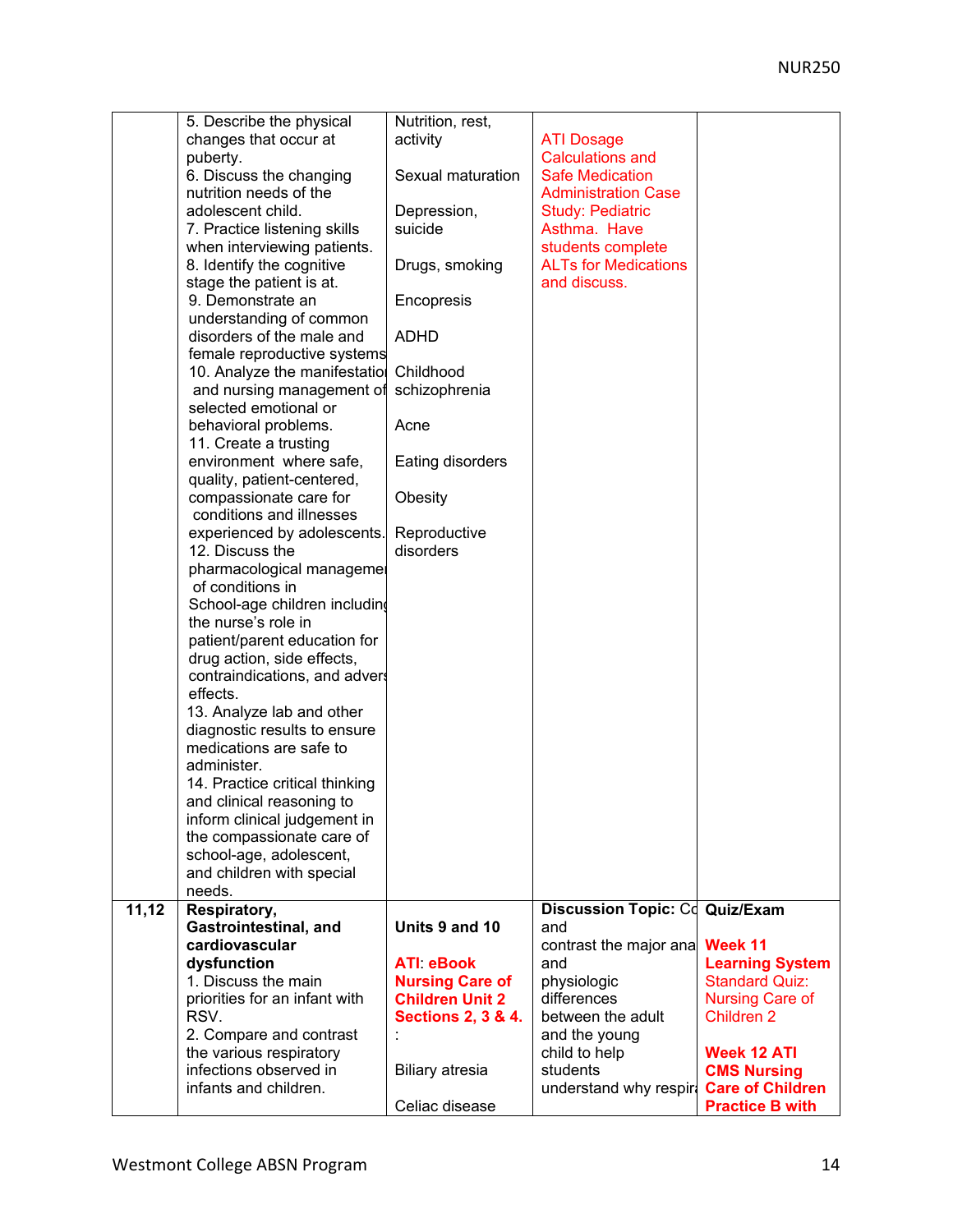| 3. Examine current             |                    | disorders manifest diff   | <b>Focused Review</b> |
|--------------------------------|--------------------|---------------------------|-----------------------|
| treatment for children with    | Chronic diarrhea   | in                        | + Post Study          |
| asthma.                        |                    | children.                 | Quiz                  |
| 4. Provide best practices      | Gastric ulcer      |                           |                       |
| and compassionate care         |                    | <b>Class discussion:</b>  |                       |
| for the pediatric patient with | <b>GERD</b>        | Discuss the               |                       |
| cystic fibrosis.               |                    | functions of the          |                       |
| 5. Formulate a care plan for t | Inflammatory       | immune system, correl     |                       |
| infant with acute diarrhea.    | bowel disease      | deficiencies in the       |                       |
| 6. Compare and contrast the    |                    | system with               |                       |
| inflammatory diseases of the   | Peritonitis        | presenting signs          |                       |
| gastrointestinal tract.        | Rectal atresia and | and symptoms.             |                       |
| 7. Create a plan for teaching  | stenosis           |                           |                       |
| parents preoperative and       |                    | <b>ATI</b>                |                       |
| postoperative care of the chil | Rotavirus          | <b>Video Case</b>         |                       |
| with a cleft lip or palate.    |                    | <b>Studies: Pediatric</b> |                       |
| 8. Analyze nutritional         | Vermiform          | <b>Asthma</b>             |                       |
| therapies for the child with   | appendix           |                           |                       |
| a malabsorption syndrome.      |                    | <b>ATI Engage</b>         |                       |
| 9. Practice safe,              | Anaphylaxis        | <b>Fundamentals:</b>      |                       |
| compassionate care for         |                    | <b>Clinical Judgment</b>  |                       |
| children with cardiovascular   | Kawasaki disease   | <b>Care Map Case</b>      |                       |
| disease.                       |                    | <b>Studies to engage</b>  |                       |
| 10. Discuss the pharmacolog    | Hypertension in    | students in the           |                       |
| management of systemic         | children           | case study:               |                       |
| inflammatory response          |                    | <b>Infection (RSV</b>     |                       |
| syndrome (SIRS) including      | Sickle Cell        | patient)                  |                       |
| the nurse's role in            | disease            |                           |                       |
| patient/parent education for   |                    |                           |                       |
| drug action, side effects,     | Immunodeficiency   |                           |                       |
| contraindications, and advers  | disorders          |                           |                       |
| effects.                       |                    |                           |                       |
| 11. Provide a                  | Childhood cancers  |                           |                       |
| comprehensive, patient-        |                    |                           |                       |
| centered, and                  |                    |                           |                       |
| compassionate plan of care     |                    |                           |                       |
| for the pediatric patient      |                    |                           |                       |
| with sickle-cell anemia.       |                    |                           |                       |
| 12. Create a discharge plan    |                    |                           |                       |
| for the patient with           |                    |                           |                       |
| hemophilia including           |                    |                           |                       |
| emergency treatment.           |                    |                           |                       |
| 13. Analyze the risks for      |                    |                           |                       |
| childhood cancers.             |                    |                           |                       |
| 14. Discuss different          |                    |                           |                       |
| treatment methods for          |                    |                           |                       |
| childhood cancer and the       |                    |                           |                       |
| various risks involved.        |                    |                           |                       |
| 15. Analyze lab and other      |                    |                           |                       |
| diagnostic results to ensure   |                    |                           |                       |
| medications are safe to        |                    |                           |                       |
| administer.                    |                    |                           |                       |
| 16. Practice critical thinking |                    |                           |                       |
| and clinical reasoning to      |                    |                           |                       |
| inform clinical judgement in   |                    |                           |                       |
| the compassionate care of      |                    |                           |                       |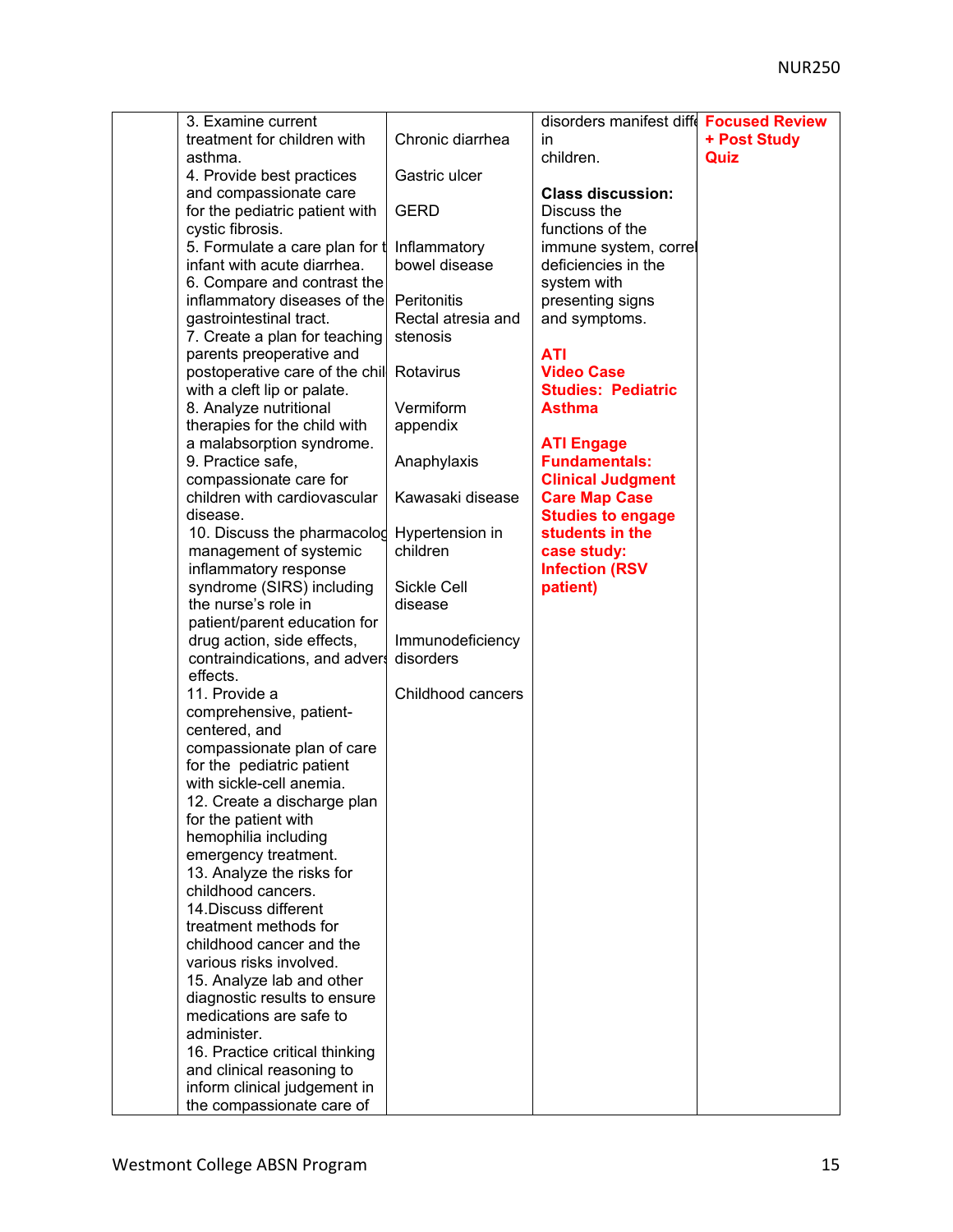|       | children with respiratory                                 |                         |                                        |                                                |
|-------|-----------------------------------------------------------|-------------------------|----------------------------------------|------------------------------------------------|
|       | and gastrointestinal                                      |                         |                                        |                                                |
|       | conditions and illnesses.                                 |                         |                                        |                                                |
| 13,14 | Genitourinary, cerebral,<br>endocrine,                    | Units 11 and 12         | <b>Class discussion:</b><br>Review the | Quiz/Exam                                      |
|       | musculoskeletal and                                       | <b>ATI eBook</b>        | regulatory centers of                  | Week 13                                        |
|       | neuromuscular                                             | <b>Nursing Care of</b>  | the brain, and the                     | <b>Learning System</b>                         |
|       | dysfunction                                               | <b>Children Unit 2</b>  | changes that result                    | <b>Standard Quiz</b>                           |
|       | 1. Assess normal and                                      | <b>Sections 5, 6, 1</b> | when cerebral                          | <b>Nursing Care of</b>                         |
|       | abnormal elimination                                      |                         | dysfunction occurs,                    | <b>Children Final</b>                          |
|       | patterns for the child.                                   | Urinary tract           | to help students                       |                                                |
|       | 2. Practice safe, patient-                                | infections              | understand the                         | <b>Week 14 ATI</b>                             |
|       | centered, compassionate                                   |                         | clinical                               | <b>Proctored</b>                               |
|       | care for children with                                    | Acute and chronic       | manifestations of                      | <b>Assessment:</b>                             |
|       | urinary and kidney<br>conditions and illness.             | kidney disease          | increased<br>intracranial pressure.    | <b>Nursing Care of</b><br><b>Children with</b> |
|       | 3. Discuss the pharmacologi<br>management of pyelonephrit | Seizure disorders       | <b>Group Activity:</b>                 | remediation                                    |
|       | including                                                 | Coma assessment         | <b>Activity: Divide</b>                |                                                |
|       | the nurse's role in                                       |                         | students into                          |                                                |
|       | patient/parent education for                              | Head injury             | groups.                                |                                                |
|       | drug action, side effects,                                |                         | Assign each group                      |                                                |
|       | contraindications, and advers                             | <b>Measuring ICP</b>    | a project from the                     |                                                |
|       | effects.                                                  |                         | following                              |                                                |
|       | 4. Differentiate among the                                | <b>Bacterial</b>        | suggested topics,                      |                                                |
|       | stages of consciousness.                                  | meningitis              | to be presented in                     |                                                |
|       | 5. Formulate a care plan for t<br>unconscious child.      | Encephalitis            | class:                                 |                                                |
|       | 6. Distinguish among the                                  |                         | (1) Develop a                          |                                                |
|       | types of head injuries and                                | Adrenal                 | nursing care plan                      |                                                |
|       | the serious complications.                                | dysfunction             | for a child with                       |                                                |
|       | 7. Differentiate between the                              |                         | juvenile                               |                                                |
|       | various types of seizure                                  | Pituitary disorders     | hypothyroidism.<br>(2) Develop a       |                                                |
|       | disorders.<br>8. Demonstrate an                           | <b>Type I Diabetes</b>  | nursing care plan                      |                                                |
|       | understanding of the                                      |                         | for an infant with                     |                                                |
|       | manifestations of a seizure                               | <b>Type II Diabetes</b> | adrenocortical insuffici               |                                                |
|       | disorder and the                                          |                         | (3) Develop a                          |                                                |
|       | management of a child with                                | Cushing syndrome        | nursing care plan                      |                                                |
|       | such a disorder.                                          |                         | for a child who is                     |                                                |
|       | 9. Distinguish between the                                | Traction                | hospitalized with                      |                                                |
|       | manifestations of adrenal                                 |                         | ketoacidosis.                          |                                                |
|       | hypofunction and<br>hyperfunction.                        | Congenital<br>skeletal  | (4) Develop a<br>nursing care plan for |                                                |
|       | 10. Differentiate among the                               | deformities             | a child who is                         |                                                |
|       | various categories of                                     |                         | hospitalized with the                  |                                                |
|       | diabetes mellitus (DM).                                   | Scoliosis               | syndrome of                            |                                                |
|       | 11. Evaluate the                                          |                         | inappropriate                          |                                                |
|       | management and nursing<br>care of the child with DM in    | Ewing sarcoma           | antidiuretic hormone.                  |                                                |
|       | the acute care setting.                                   | Juvenile idiopathic     | <b>ATI Video Case</b>                  |                                                |
|       | 12. Distinguish between a                                 | arthritis               | <b>Studies: Type I</b>                 |                                                |
|       | hypoglycemic and a                                        |                         | <b>Diabetes Mellitus</b>               |                                                |
|       | hyperglycemic reaction.                                   | Lupus                   | and Pediatric                          |                                                |
|       |                                                           |                         | <b>Dehydration</b>                     |                                                |
|       |                                                           | Cerebral palsy          |                                        |                                                |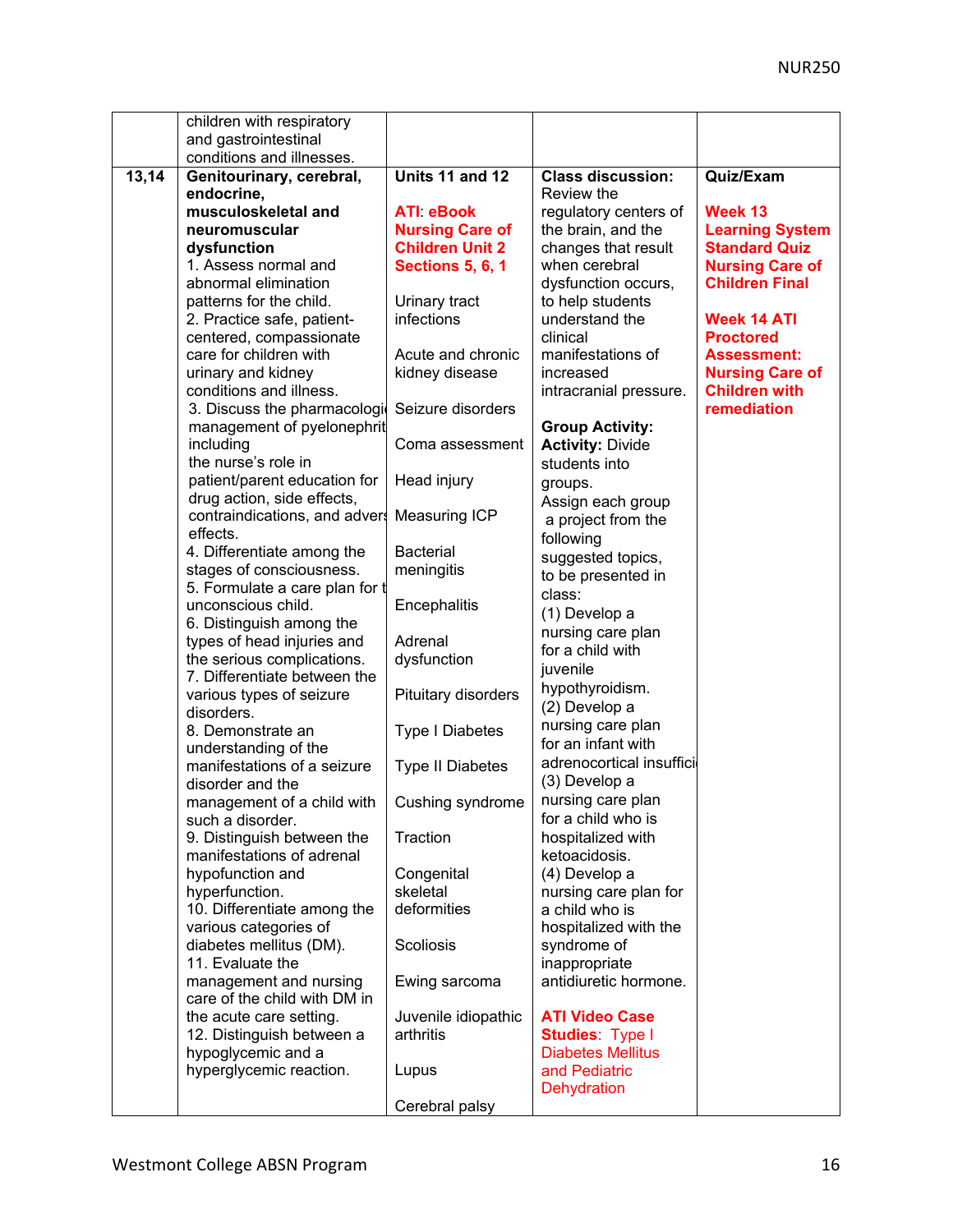|    | 13. Create a teaching plan                   |                  | <b>Skills Modules:</b>         |  |
|----|----------------------------------------------|------------------|--------------------------------|--|
|    | for instructing the parents                  | Myelomeningocele | <b>Activities&gt; Practice</b> |  |
|    | of a child with DM.                          |                  | Challenge 1-                   |  |
|    | 14. Provide safe, patient-                   | Spinal cord      | answer all                     |  |
|    | centered, compassionate                      | injuries         | questions.                     |  |
|    | care to children with                        |                  |                                |  |
|    | fractures including pain                     |                  |                                |  |
|    | control, and mobility.                       |                  |                                |  |
|    | 15. Provide discharging                      |                  |                                |  |
|    | plan for the family of a child               |                  |                                |  |
|    | with cerebral palsy                          |                  |                                |  |
|    | including community                          |                  |                                |  |
|    | resources.                                   |                  |                                |  |
|    | 16. Analyze prevention and                   |                  |                                |  |
|    | treatment of tetanus.                        |                  |                                |  |
|    | 17. Explain the causes of                    |                  |                                |  |
|    | botulism in infants and childre              |                  |                                |  |
| 15 | <b>Comprehensive Final Exam</b>              |                  |                                |  |
| 16 | Course wrap-up, shared meal in Santa Barbara |                  |                                |  |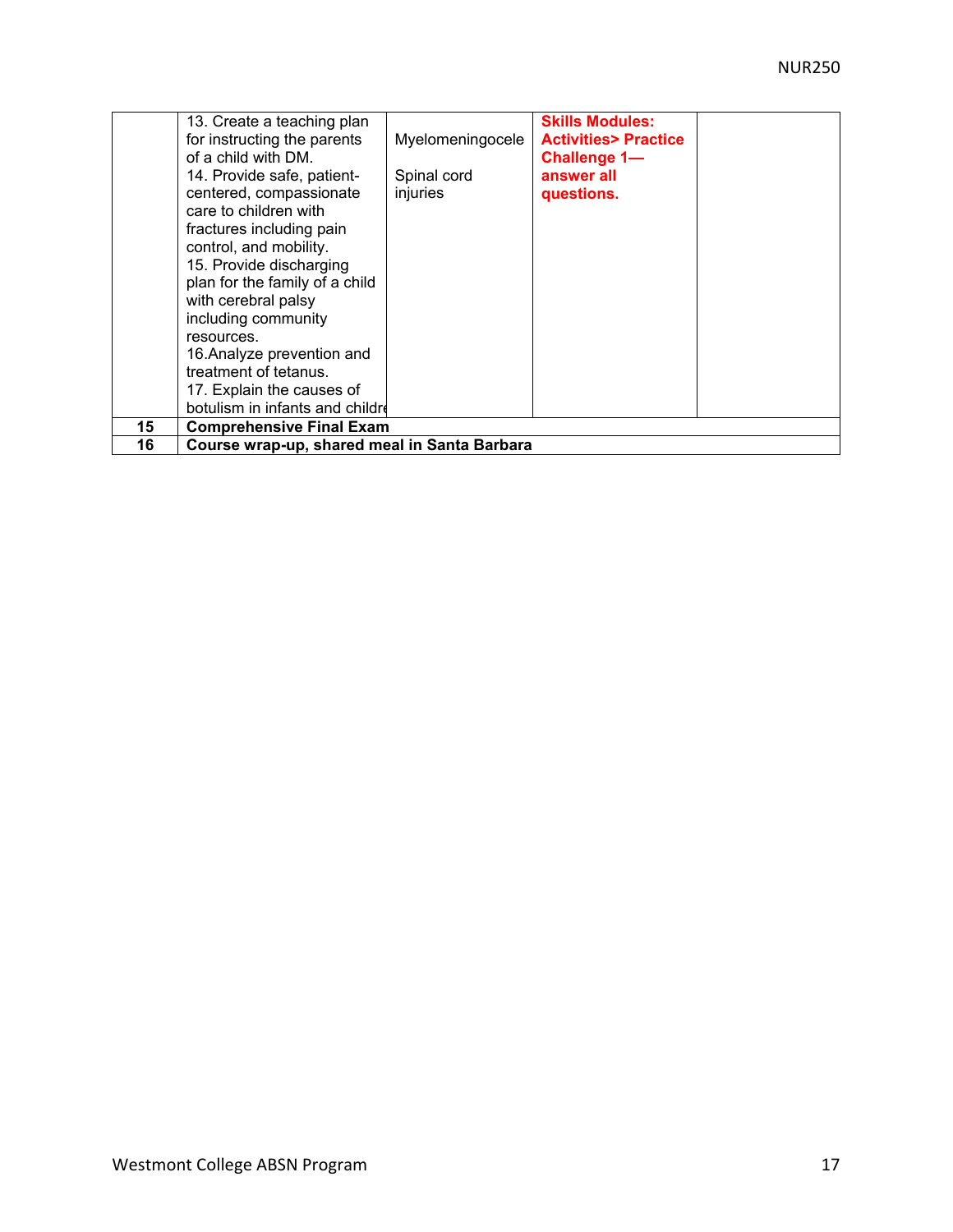# Clinical syllabus

Faculty: TBD Clinical Site: TBD Faculty: TBD Phone: TBD Email: TBD Office hours: TBD

Clinical objectives:

1. Combines knowledge of growth and development into compassionate care of children.

2. Demonstrates the understanding of parental support when caring and administering medication to the child.

3. Examines safety practices when calculating dosage of medications for children.

4. Schedules "play" time as a routine in the care plan for children.

5. Combine home routines, cultural needs and preferences, and spirituality into the care of child and family.

6. Practices safe, patient-centered, compassionate care to children in a variety of settings.

7. Uses critical thinking and clinical reasoning to inform clinical judgment in the care of children to update or change the plan of care.

## Clinical weekly schedule

Teaching Plan: Choose a chronic condition for a teaching plan \*Simulation/group work: schedule with clinical instructor

| <b>Week</b>                  | <b>Skill/Evaluation</b>                                                                                                                                                          | <b>Reading Assignment</b><br><b>Bring Skills text to Skills Lab</b> |
|------------------------------|----------------------------------------------------------------------------------------------------------------------------------------------------------------------------------|---------------------------------------------------------------------|
| 3<br><b>Thurs</b><br>10:00am | Group B (12 students)<br><b>Hospital/Unit Orientation</b><br>Patient assignments<br>Work full day with RN, assist her/him with<br>all patient care, procedures,<br>documentation | <b>Bring Nurse Pack (Foley</b><br>catheter and IVPB supplies)       |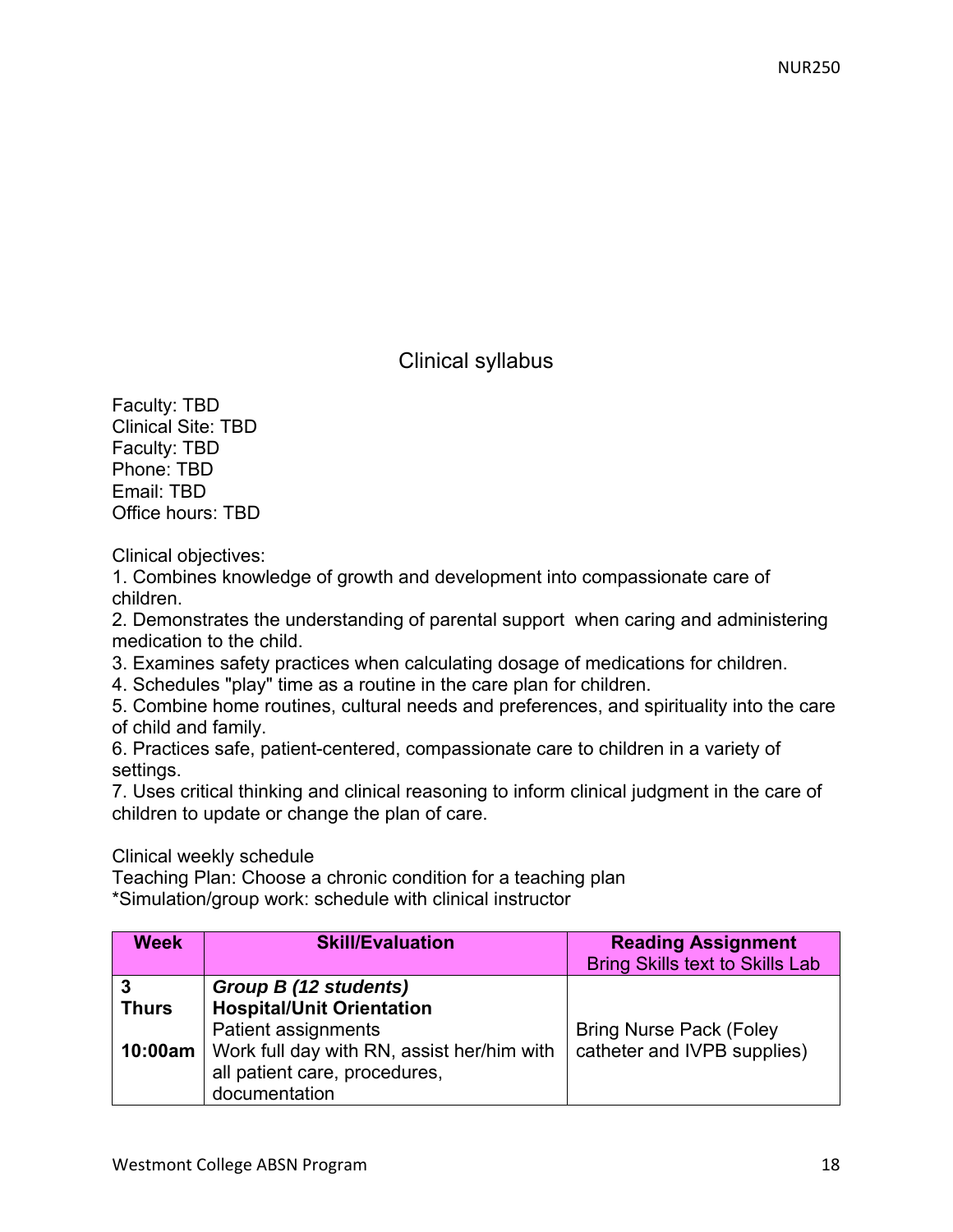| $\overline{3}$<br><b>Friday</b><br>$6:45-$<br>19:00 | <b>Skills Lab Day</b><br>8:00-9:00 Medication proficiency exam<br>9:15-11:15 Pediatric assessment<br>11:15-12:15 LUNCH<br>12:00-14:00 Play, family interaction,<br>compassionate care, | <b>Bring Nurse Pack (Foley</b><br>catheter and IVPB supplies)              |
|-----------------------------------------------------|----------------------------------------------------------------------------------------------------------------------------------------------------------------------------------------|----------------------------------------------------------------------------|
| 5<br>$6:45-$<br>19:00                               | Total patient care on pediatric floor or<br>Peds ICU<br>Out rotation to Grotenhuis Specialty<br>Clinical according to rotation schedule                                                | 06:45 Preconference for<br>assignment<br>13:00-14:00 Mid-day<br>conference |
| $\overline{7}$<br>$06:45-$<br>19:00                 | Total patient care on pediatric floor or<br>Peds ICU<br>Out rotation to Grotenhuis Specialty<br>Clinical according to rotation schedule                                                | 06:45 Preconference for<br>assignment<br>13:00-14:00 Mid-day<br>conference |
| 9<br>$06:45-$<br>19:00                              | Total patient care on pediatric floor or<br>Peds ICU<br>Out rotation to Grotenhuis Specialty<br>Clinical according to rotation schedule                                                | 06:45 Preconference for<br>assignment<br>13:00-14:00 Mid-day<br>conference |
| 11<br>$06:45-$<br>19:00                             | Total patient care on pediatric floor or<br>Peds ICU<br>Out rotation to Grotenhuis Specialty<br>Clinical according to rotation schedule                                                | 06:45 Preconference for<br>assignment<br>13:00-14:00 Mid-day<br>conference |
| 13<br>06:45-<br>19:00                               | Total patient care on pediatric floor or<br>Peds ICU<br>Out rotation to Grotenhuis Specialty<br>Clinical according to rotation schedule                                                | 06:45 Preconference for<br>assignment<br>13:00-14:00 Mid-day<br>conference |
| 15<br>$06:45-$<br>19:00                             | Total patient care on pediatric floor or<br>Peds ICU<br>Out rotation to Grotenhuis Specialty<br>Clinical according to rotation schedule                                                | 06:45 Preconference for<br>assignment<br>13:00-14:00 Mid-day<br>conference |
| 16<br>*6hr                                          | Simulation<br>Work on Teaching Plan                                                                                                                                                    | <b>Clinical Evaluations</b>                                                |